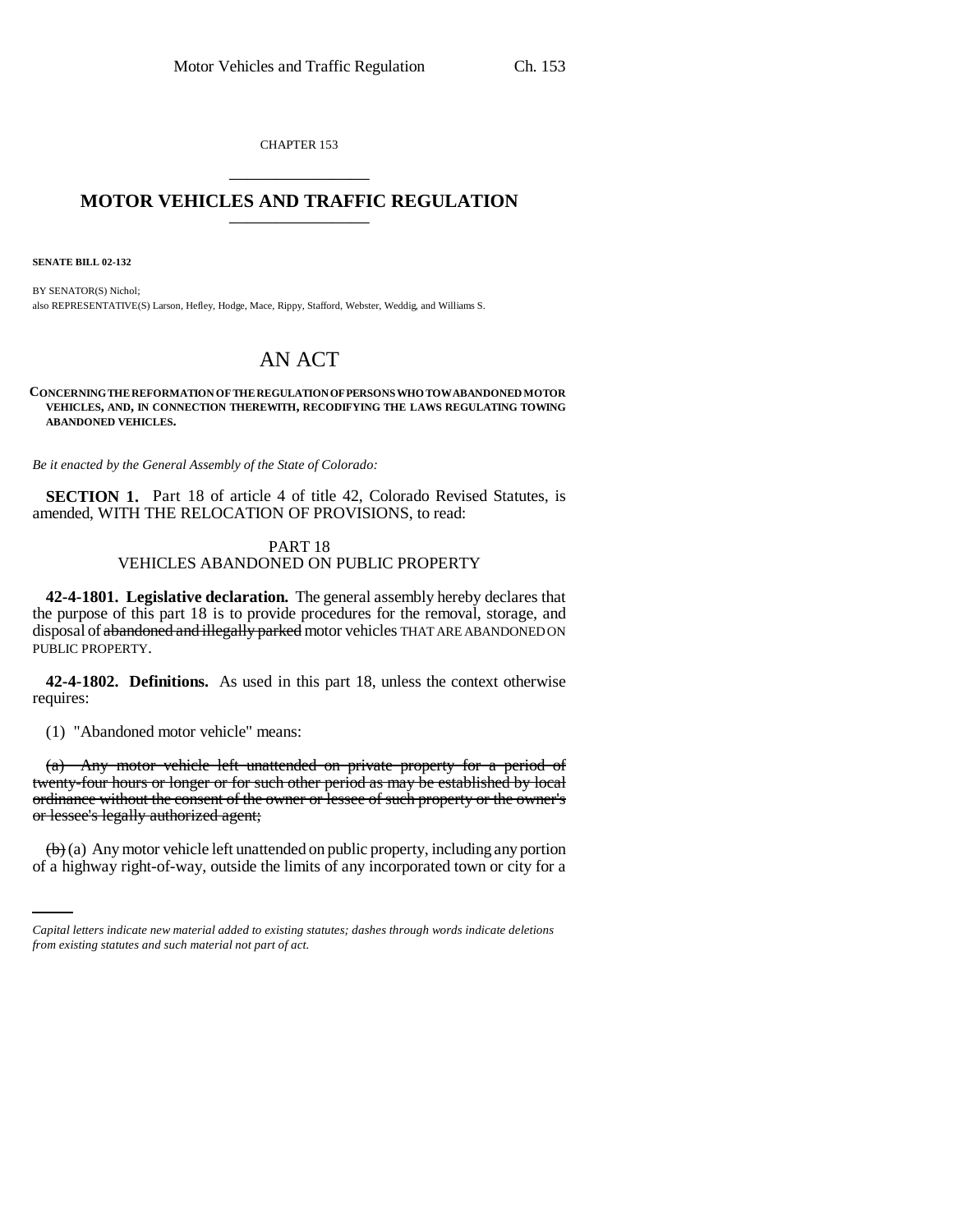period of twenty-four FORTY-EIGHT hours or longer; unless the owner or driver has conspicuously affixed thereto a dated notice indicating the intention to return or has otherwise notified the appropriate law enforcement agency of the intention to remove the same within seventy-two hours;

 $(e)$  (b) Any motor vehicle left unattended on public property, including any portion of a highway right-of-way, within the limits of any incorporated town or city for a period longer than any limit prescribed by any local ordinance concerning the abandonment of motor vehicles or, if there is no such ordinance, for a period of seventy-two FORTY-EIGHT hours or longer; OR

 $\left(\frac{d}{d}\right)$  (c) Any motor vehicle stored in an impound lot at the request of its owner or the owner's agent or a law enforcement agency and not removed from the impound lot according to the agreement with the owner or agent or within seventy-two hours  $\sigma$  affer the time the law enforcement agency notifies the owner or agent that the vehicle is available for release upon payment of any applicable charges or fees. If  $\alpha$ law enforcement agency requested the storage, the provisions governing public tows of this part 18 apply as of the time of abandonment, and such law enforcement agency shall be deemed the responsible law enforcement agency. Otherwise, the private tow provisions of this part 18 apply as of the time of abandonment.

(1.5) (2) "Agency employee" means any employee of the department of transportation or other municipal, county, or city and county agency responsible for highway safety and maintenance.

(1.7) (3) "Auto parts recycler" means any person that purchases motor vehicles for the purpose of dismantling and selling the components thereof and that complies with all federal, state, and local regulations.

 $(2)$  (4) "Appraisal" means a bona fide estimate of reasonable market value made by any motor vehicle dealer licensed in this state or by any employee of the Colorado state patrol or of any sheriff's or police department whose appointment for such purpose has been reported by the head of the appointing agency to the executive director of the department.

 $\left(\frac{1}{2}\right)$  (5) "Disabled motor vehicle" means any motor vehicle which THAT is stopped or parked, either attended or unattended, upon a public right-of-way and which THAT is, due to any mechanical failure or any inoperability because of a collision, a fire, or any other such injury, temporarily inoperable under its own power.

 $(4)$  (6) "Impound lot" means a parcel of real property which THAT is owned or leased by a government or operator at which motor vehicles are stored under appropriate protection.

 $(5)$  (7) "Operator" means a person or a firm licensed by the public utilities commission as a towing carrier. For purposes of this part 18, "Operator" includes auto parts recyclers except that nothing in this part 18 shall authorize the public utilities commission to issue or require a license to operate as an auto parts recycler THAT TOW VEHICLES FOR REMUNERATION.

(6) "Private property" means any real property which is not public property.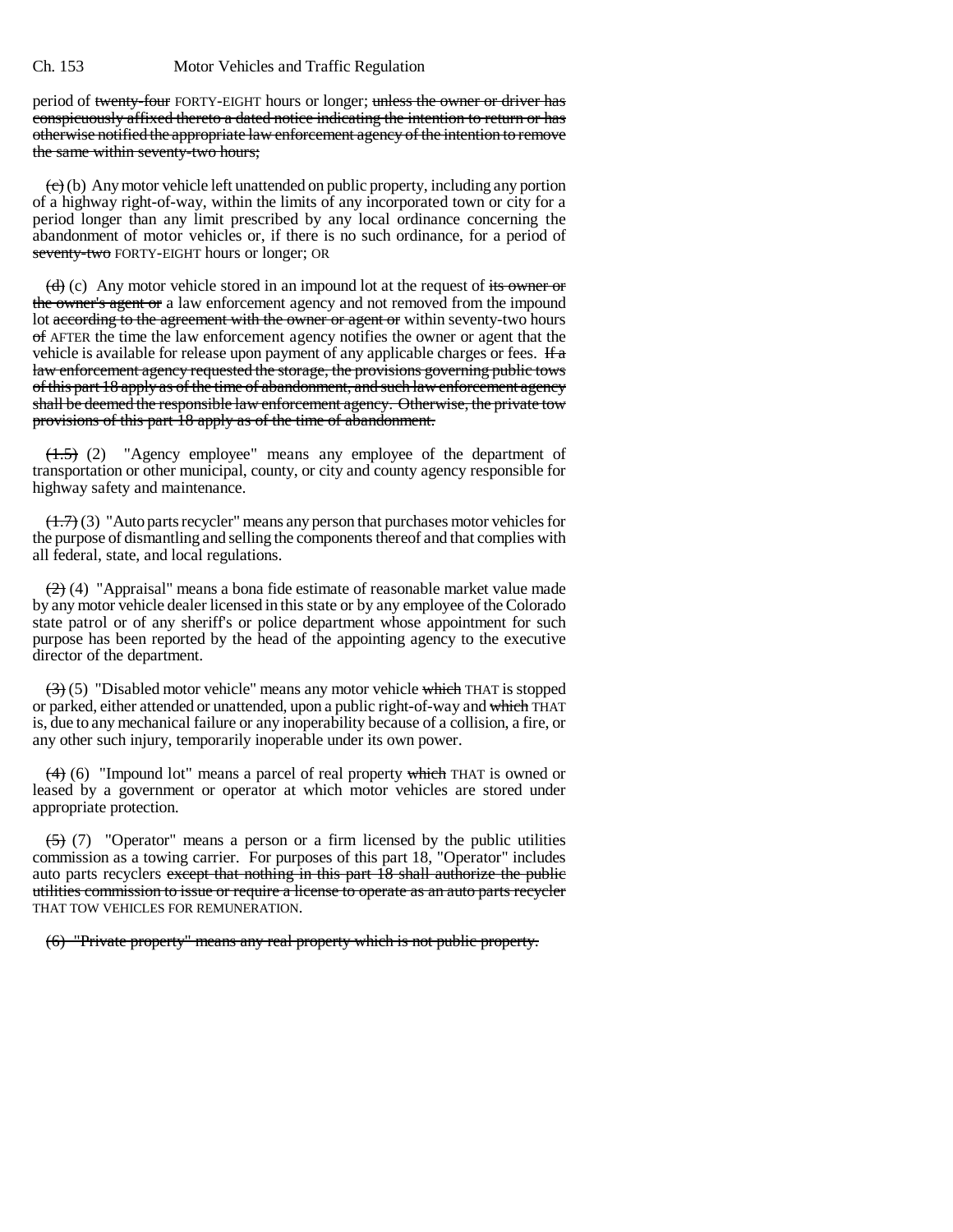(7) "Private tow" means any tow of an abandoned motor vehicle not requested by a law enforcement agency.

(8) "Public property" means any real property having its title, ownership, use, or possession held by the federal government; this state; or any county, municipality, as defined in section 31-1-101 (6), C.R.S., or other governmental entity of this state.

(9) "Public tow" means any tow of an abandoned motor vehicle requested by a law enforcement agency.

 $(10)(9)$  "Responsible law enforcement agency" means

 $(a)$  In the case of a public tow, the law enforcement agency authorizing the original tow of an abandoned motor vehicle, whether or not the vehicle is towed to another law enforcement agency's jurisdiction.

(b) In the case of a private tow, the law enforcement agency having jurisdiction over the private property where the motor vehicle becomes abandoned.

**42-4-1803. Abandonment of motor vehicles - public property.** (1) No person shall abandon any motor vehicle upon public property. Any sheriff, undersheriff, deputy sheriff, police officer, marshal, Colorado state patrol officer, or an agent of the Colorado bureau of investigation who finds a motor vehicle which THAT such officer has reasonable grounds to believe has been abandoned shall require such motor vehicle to be removed or cause the same to be removed and placed in storage in any impound lot designated or maintained by the law enforcement agency employing such officer.

(2) Whenever any sheriff, undersheriff, deputy sheriff, police officer, marshal, Colorado state patrol officer, agent of the Colorado bureau of investigation, or an agency employee finds a motor vehicle, vehicle, cargo, or debris, attended or unattended, standing upon any portion of a highway right-of-way in such a manner as to constitute an obstruction to traffic or proper highway maintenance, such officer or agency employee is authorized to cause the motor vehicle, vehicle, cargo, or debris to be moved to eliminate any such obstruction; and neither the officer, the agency employee, nor anyone acting under the direction of such officer or employee shall be liable for any damage to such motor vehicle, vehicle, cargo, or debris occasioned by such removal. The removal process is intended to clear the obstruction, but such activity should create as little damage as possible to the vehicle, or cargo, or both. No agency employee shall cause any motor vehicle to be moved unless such employee has obtained approval from a local law enforcement agency of a municipality, county, or city and county, the Colorado bureau of investigation, or the Colorado state patrol.

**42-4-1804. Report of abandoned motor vehicles - owner's opportunity to request hearing.** (1) (a) Upon having an abandoned motor vehicle towed, the responsible law enforcement agency shall ascertain, if possible, whether or not the motor vehicle has been reported stolen, and, if so reported, such agency shall recover and secure the motor vehicle and notify its rightful owner and terminate the abandonment proceedings under this part 18. The responsible law enforcement agency AND THE TOWING CARRIER shall have the right to recover from the owner its THEIR reasonable costs to recover and secure AND FEES FOR RECOVERING AND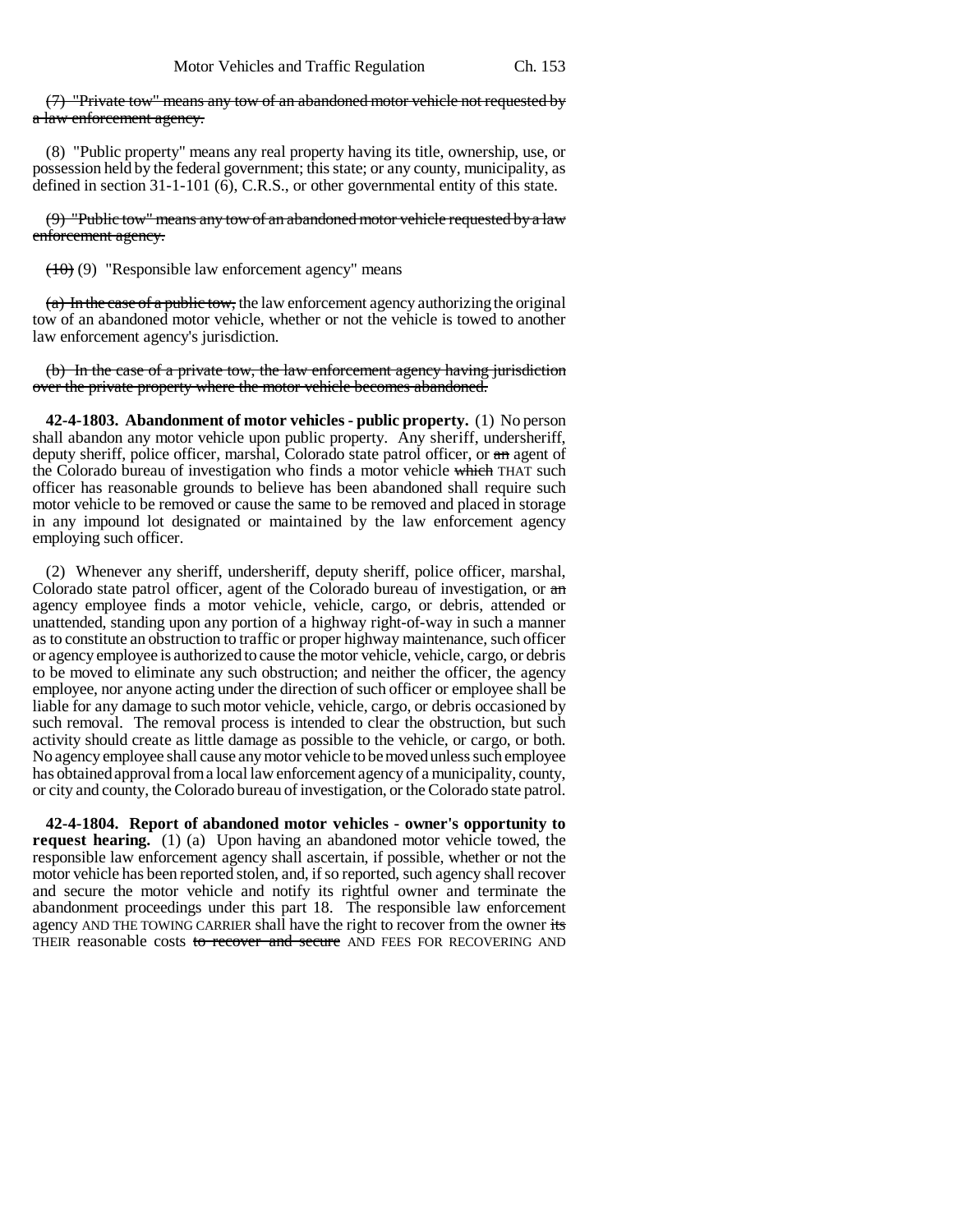#### Ch. 153 Motor Vehicles and Traffic Regulation

SECURING the motor vehicle. NOTHING IN THIS SECTION SHALL BE CONSTRUED TO AUTHORIZE FEES FOR SERVICES THAT WERE NOT PROVIDED OR THAT WERE PROVIDED BY ANOTHER PERSON OR ENTITY.

(b) As soon as possible, but in no event later than three TEN working days after having an abandoned motor vehicle towed, the responsible law enforcement agency shall report the same to the department by first-class or certified mail,  $\sigma$ r by personal delivery, which OR BY INTERNET COMMUNICATION. THE report shall be on a form prescribed and supplied by the department.

(c) The report shall contain the following information:

(I) The fact of possession, including the date possession was taken, the location of storage of the abandoned motor vehicle and the location from which it was towed, the identity of the responsible law enforcement agency, and the business address, telephone number, and name and signature of a representative from the responsible law enforcement agency;

(II) If applicable, the identity of the operator possessing the abandoned motor vehicle, together with the operator's business address and telephone number and the carrier number assigned by the public utilities commission; and

(III) A description of the abandoned motor vehicle, including the make, model, color, and year, the number, issuing state, and expiration date of the license plate, and the vehicle identification number. and a list of the names and addresses of any known drivers.

(2) Upon its receipt of such report, the department shall search its records or make other inquiries to ascertain, if possible, the last-known owner of record for the abandoned motor vehicle and any lienholder as those persons are represented in department records. In the event the vehicle is determined by the department not to be registered in the state of Colorado, the report required by this section shall state that no Colorado title record exists regarding the vehicle. Within ten working days of AFTER such receipt, the department shall complete its search and shall transmit such report, together with all relevant information thereon, to the responsible law enforcement agency.

(3) The responsible law enforcement agency, upon its receipt of the report required under subsection (2) of this section, shall determine, from all available information and after reasonable inquiry, whether or not the abandoned motor vehicle has been reported stolen, and, if so reported, such agency shall recover and secure the motor vehicle and notify its rightful owner and terminate the abandonment proceedings under this part 18. The responsible law enforcement agency shall have the right to recover from the owner its reasonable costs to recover and secure the motor vehicle.

(4) The responsible law enforcement agency, within  $f$ ive TEN working days  $\sigma f$ AFTER the receipt of the report from the department required in subsection  $(2)$  of this section, shall notify by certified mail the owner of record, if ascertained, and any lienholder, if ascertained, of the fact of such report and the claim  $\frac{f}{f}$  any, of a ANY lien under section 42-4-1807 42-4-1806 and shall send a copy of such notice to the operator. The notice shall contain information that the identified motor vehicle has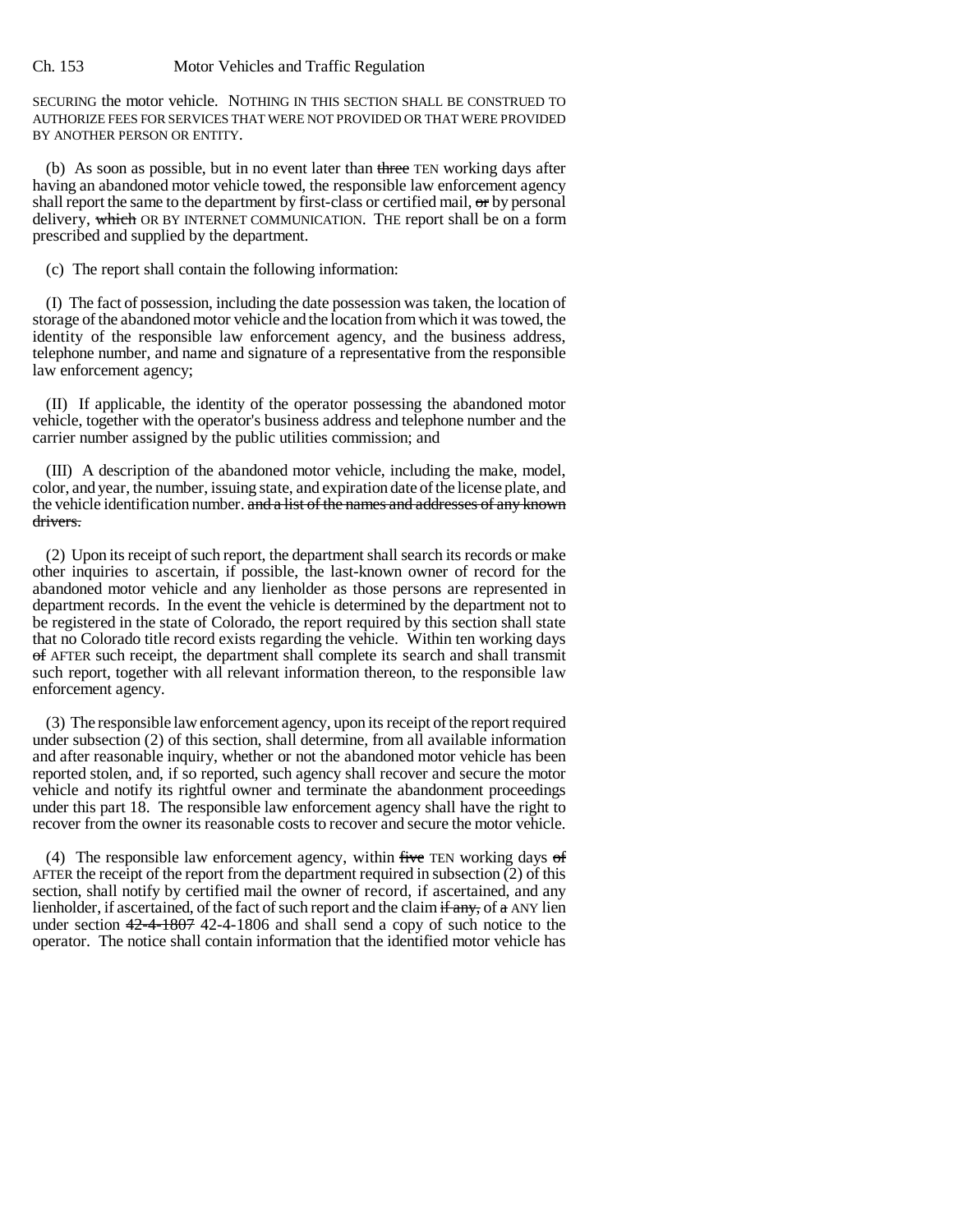been reported abandoned to the department, the location of the motor vehicle and the location from which it was towed, and that, unless claimed within thirty calendar days from AFTER the date the notice was sent as determined from the postmark on the notice, the motor vehicle is subject to sale. Such notice shall also inform the owner of record of the opportunity to request a hearing concerning the legality of the towing of the abandoned motor vehicle, and the responsible law enforcement agency to contact for that purpose. Such request shall be made in writing to the responsible law enforcement agency within ten days of the postmarked date of sending such AFTER THE notice WAS SENT, AS DETERMINED BY THE POSTMARK. Such hearing, if requested, shall be conducted pursuant to the provisions of section 24-4-105, C.R.S., if the responsible law enforcement agency is the Colorado state patrol. If a local political subdivision is the responsible law enforcement agency, such hearing shall be conducted pursuant to local hearing procedures. In the event IF it is determined at the hearing that the motor vehicle was illegally towed UPON REQUEST FROM A LAW ENFORCEMENT AGENCY, all towing charges and storage fees assessed against the vehicle shall be forgiven PAID BY SUCH LAW ENFORCEMENT AGENCY.

(5) The department shall maintain department-approved notice forms satisfying the requirements of subsection (4) of this section and shall make them available for use by local law enforcement agencies.

(6) (a) AN OPERATOR OR ITS AGENT SHALL, WITHIN TEN WORKING DAYS AFTER A MOTOR VEHICLE HAS BEEN TOWED, DETERMINE IF THERE IS AN OWNER AND A LIENHOLDER REPRESENTED IN DEPARTMENT RECORDS AND SEND A NOTICE BY CERTIFIED MAIL, RETURN RECEIPT REQUESTED, TO THE ADDRESS OF THE OWNER AND THE LIENHOLDER. THE COST OF COMPLYING WITH THIS PARAGRAPH (a) SHALL BE CONSIDERED A COST OF TOWING; EXCEPT THAT THE TOTAL OF SUCH COSTS SHALL NOT EXCEED THE LESSER OF ONE HUNDRED DOLLARS OR TEN TIMES THE COST OF NOTIFYING THE OWNER AND LIENHOLDER BY CERTIFIED MAIL. SUCH NOTICE SHALL CONTAIN THE FOLLOWING INFORMATION:

(I) THE FACT OF POSSESSION, INCLUDING THE DATE POSSESSION WAS TAKEN, THE LOCATION OF STORAGE OF THE MOTOR VEHICLE, AND THE LOCATION FROM WHICH IT WAS TOWED;

(II) THE IDENTITY OF THE OPERATOR POSSESSING THE ABANDONED MOTOR VEHICLE, TOGETHER WITH THE OPERATOR'S BUSINESS ADDRESS AND TELEPHONE NUMBER AND THE CARRIER NUMBER ASSIGNED BY THE PUBLIC UTILITIES COMMISSION; AND

(III) A DESCRIPTION OF THE MOTOR VEHICLE, INCLUDING THE MAKE, MODEL, COLOR, AND YEAR AND THE NUMBER, ISSUING STATE, AND EXPIRATION DATE OF THE LICENSE PLATE, OR ANY OTHER INDICIA OF THE MOTOR VEHICLE'S STATE OF ORIGIN.

(b) THE OPERATOR SHALL NOT BE ENTITLED TO RECOVER ANY DAILY STORAGE FEES FROM THE DAY THE VEHICLE IS TOWED UNTIL THE DAY THE OWNER AND LIENHOLDER ARE NOTIFIED, UNLESS THE OPERATOR REASONABLY ATTEMPTS TO NOTIFY THE OWNER AND LIENHOLDER BY THE DATE SPECIFIED IN PARAGRAPH (a) OF THIS SUBSECTION (6). SENDING A NOTICE BY CERTIFIED MAIL, RETURN RECEIPT REQUESTED, TO THE OWNER AND THE LIENHOLDER AS REPRESENTED IN DEPARTMENT RECORDS SHALL BE DEEMED A REASONABLE ATTEMPT TO NOTIFY THE OWNER AND THE LIENHOLDER. FAILURE TO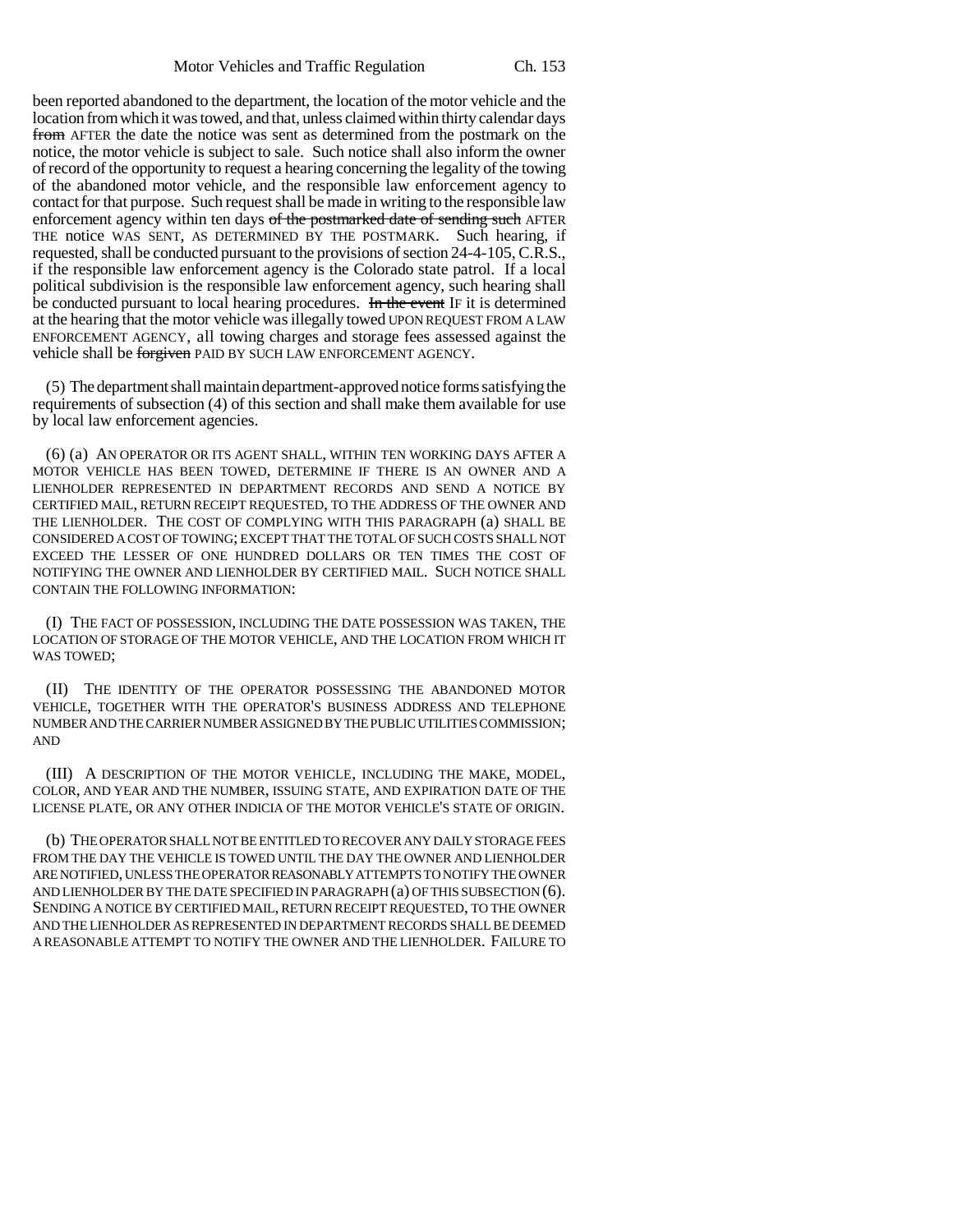NOTIFY THE OWNER AND THE LIENHOLDER DUE TO THE RECEIPT OF ERRONEOUS INFORMATION FROM THE DEPARTMENT SHALL NOT CAUSE THE LOSS OF SUCH STORAGE FEES ACCRUED FROM THE DATE THE VEHICLE IS TOWED UNTIL THE OWNER AND THE LIENHOLDER RECEIVE SUCH NOTICE.

**42-4-1805. [Formerly 42-4-1806] Appraisal of abandoned motor vehicles**  sale. (1) Public tow Abandoned motor vehicles or motor vehicles abandoned in an impound lot subsequent to a TOW FROM public tow PROPERTY shall be appraised and sold by the responsible law enforcement agency at a public or private sale held not less than thirty days nor more than sixty days after the date the notice required by section 42-4-1804 (4) was mailed; EXCEPT THAT, IF SUCH MOTOR VEHICLE MEETS THE DEFINITION OF A COLLECTOR'S ITEM AS DEFINED IN SECTION 42-12-101 (2), THE LAW ENFORCEMENT AGENCY SHALL NOT SELL SUCH MOTOR VEHICLE FOR AT LEAST NINETY DAYS AFTER SUCH DATE.

 $\left(\frac{1}{2}\right)$  (2) If the appraised value of an abandoned motor vehicle sold pursuant to this section is two hundred dollars or less, the sale shall be made only for the purpose of junking, scrapping, or dismantling such motor vehicle, and the purchaser thereof shall not, under any circumstances, be entitled to a Colorado certificate of title. The operator or responsible law enforcement agency making the sale shall cause to be executed and delivered a bill of sale, together with a copy of the report described in section 42-4-1804, pertaining to public tow abandoned motor vehicles, or section 42-4-1805, pertaining to private tow abandoned motor vehicles, to the person purchasing such motor vehicle. The bill of sale shall state that the purchaser acquires no right to a certificate of title for such vehicle. The operator or responsible law enforcement agency making the sale shall promptly submit a report of sale, with a copy of the bill of sale, to the department and shall deliver a copy of such report of sale to the purchaser of the motor vehicle. Upon receipt of any report of sale with supporting documents on any sale made pursuant to this subsection  $(3)$  (2), the department shall purge the records for such vehicle as provided in section 42-4-1811  $(1)(b)$  42-4-1810(1)(b) and shall not issue a new certificate of title for such vehicle. Any certificate of title issued in violation of this subsection  $(3)(2)$  shall be void.

 $(4)$  (3) If the appraised value of an abandoned motor vehicle sold pursuant to this section is more than two hundred dollars, the sale may be made for any intended use by the purchaser thereof. The operator or responsible law enforcement agency making the sale shall cause to be executed and delivered a bill of sale, together with a copy of the report described in section 42-4-1804, pertaining to public tow abandoned motor vehicles, or section 42-4-1805, pertaining to private tow abandoned motor vehicles, and an application for a Colorado certificate of title signed by a legally authorized representative of the operator or responsible law enforcement agency conducting the sale, to the person purchasing such motor vehicle. The purchaser of the abandoned motor vehicle shall be entitled to a Colorado certificate of title upon application and proof of compliance with the applicable provisions of the "Certificate of Title Act", part 1 of article 6 of this title. and regulations of the department.

**42-4-1806. [Formerly 42-4-1807] Liens upon towed motor vehicles.** (1) Whenever an operator who is registered with the department in accordance with subsection (2) of this section recovers, removes, or stores a motor vehicle upon instructions from the owner of record thereof or any other legally authorized person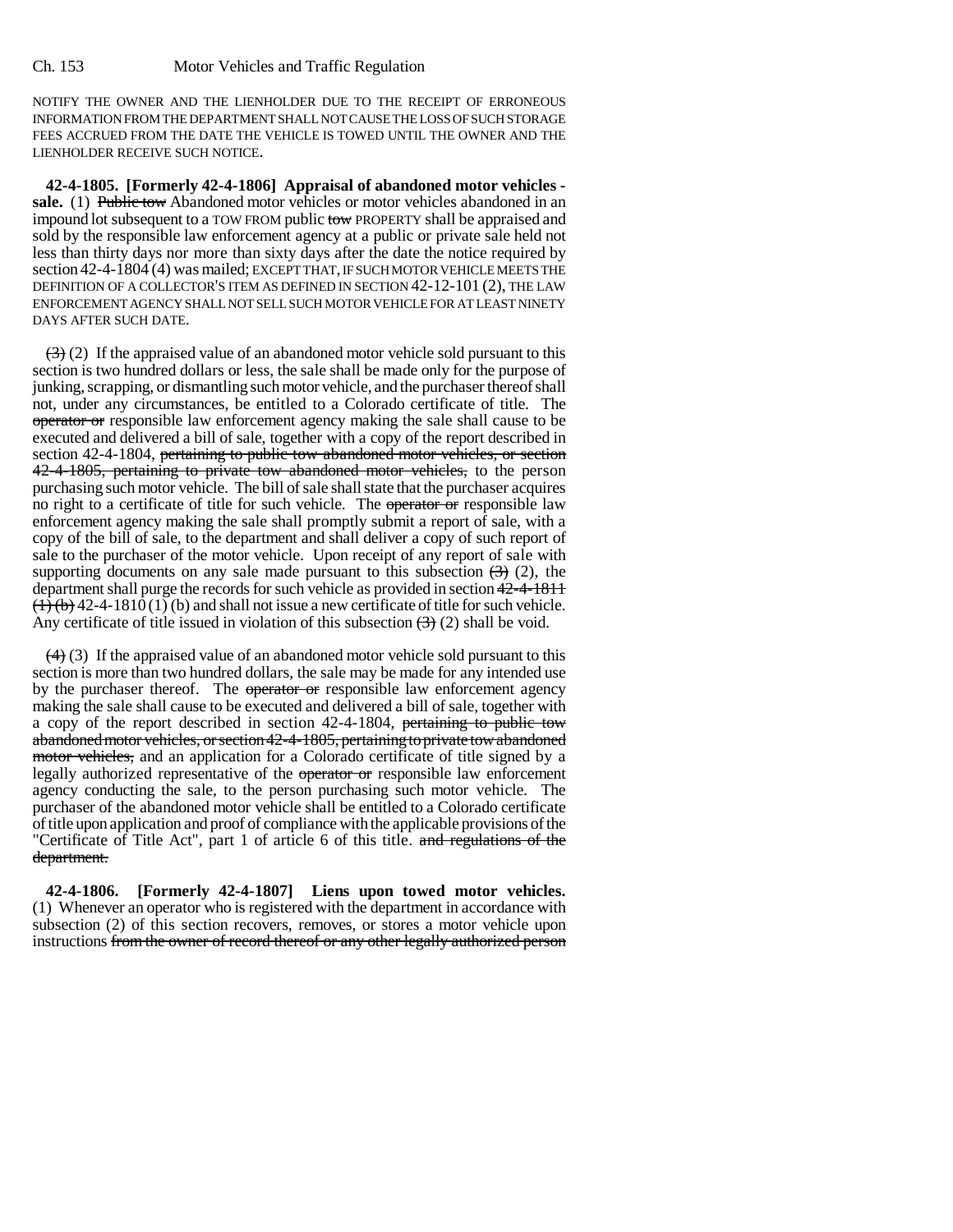in control of such motor vehicle, from the owner or lessee of real property upon which a motor vehicle is illegally parked or the owner's or lessee's agent authorized in writing, or from any duly authorized law enforcement agency or peace officer who has determined that such motor vehicle is an abandoned motor vehicle, such operator shall have a possessory lien, SUBJECT TO THE PROVISIONS OF SECTION 42-4-1804 (6), upon such motor vehicle and its attached accessories or equipment for all costs of recovery FEES FOR RECOVERING, towing, and storage as authorized in section  $42-4-1810(2)$  (a) SECTION 42-4-1809 (2) (a). Such lien shall be a first and prior lien on the motor vehicle, and such lien shall be satisfied before all other charges against such motor vehicle.

(2) (a) No operator shall have a possessory lien upon a motor vehicle described in subsection (1) of this section unless said operator is registered with the department. Such registration shall include the following information:

(I) The location of the operator's tow business;

(II) The hours of operation of the operator's tow business;

(III) The location of the impound lot where vehicles may be claimed by the owner of record; and

(IV) Any information relating to a violation of any provision contained in this part 18 or of any other state law or rule relating to the operation, theft, or transfer of motor vehicles.

(b) The executive director of the department may cancel the registration of any operator if the executive director AN ADMINISTRATIVE LAW JUDGE finds, after affording the operator due notice and an opportunity to be heard, that the operator has violated any of the provisions set forth in this part 18.

**42-4-1807. [Formerly 42-4-1808] Perfection of lien.** The lien provided for in section 42-4-1807 42-4-1806 shall be perfected by taking physical possession of the motor vehicle and its attached accessories or equipment and by sending to the department within three TEN working days of AFTER the time possession was taken a notice containing the information required in the report to be made under the provisions of section 42-4-1804. or section 42-4-1805. In addition, such report shall contain a declaration by the operator that a possessory lien is claimed for all past, present, and future charges, up to the date of redemption, and that the lien is enforceable and may be foreclosed pursuant to the provisions of this part 18.

**42-4-1808. [Formerly 42-4-1809] Foreclosure of lien.** Any motor vehicle and its attached accessories and equipment subject to the possessory lien provided for in section 42-4-1807 and OR PERSONAL PROPERTY WITHIN OR ATTACHED TO SUCH VEHICLE THAT ARE not redeemed by the last-known owner of record or lienholder after such owner or lienholder has been sent notice of such lien by the operator OR RESPONSIBLE LAW ENFORCEMENT AGENCY shall be sold in accordance with the provisions of section 42-4-1806 42-4-1805.

**42-4-1809. [Formerly 42-4-1810] Proceeds of sale.** (1) If the sale of any motor vehicle, PERSONAL PROPERTY, and its attached accessories or equipment under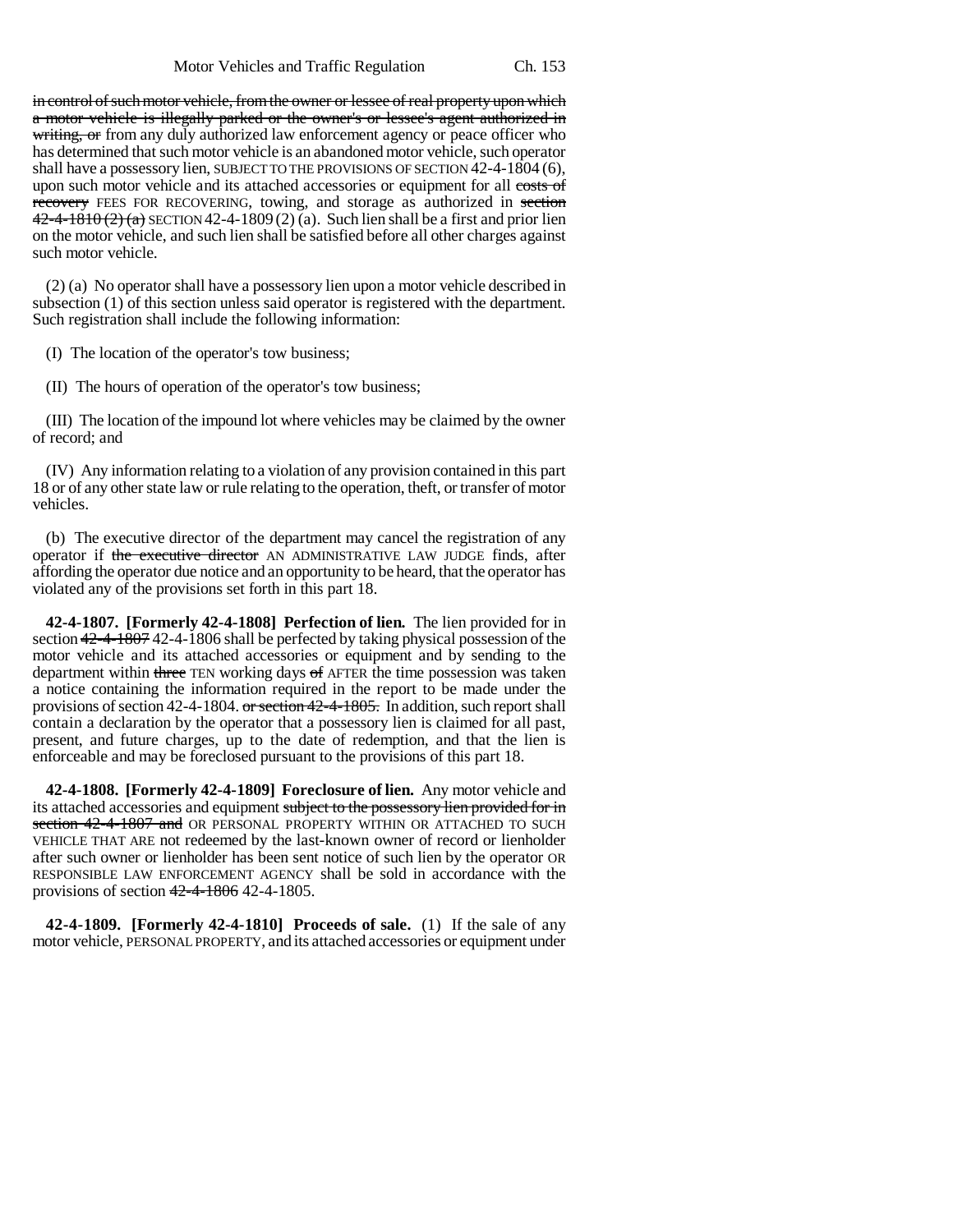#### Ch. 153 Motor Vehicles and Traffic Regulation

the provisions of section 42-4-1806 42-4-1805 produces an amount less than or equal to the sum of all charges of the operator who has perfected his or her lien, then the operator shall have a valid claim against the owner of record for the full amount of such charges, less the amount received upon the sale of such motor vehicle. FAILURE TO REGISTER SUCH VEHICLE IN ACCORDANCE WITH THIS TITLE SHALL CONSTITUTE A WAIVER OF SUCH OWNER'S RIGHT TO BE NOTIFIED PURSUANT TO THIS PART 18 FOR THE PURPOSES OF FORECLOSURE OF THE LIEN PURSUANT TO SECTION 42-4-1808. Such charges shall be assessed in the manner provided for in paragraph (a) of subsection (2) of this section.

(2) If the sale of any motor vehicle and its attached accessories or equipment under the provisions of section  $42-4-1806$  42-4-1805 produces an amount greater than the sum of all charges of the operator who has perfected his or her lien:

(a) The proceeds shall first satisfy the operator's charges as follows: The operator's reasonable and documented costs FEE arising from the sale of the motor vehicle pursuant to section  $42-4-1806(2)(a)$  and the cost AND FEES of towing AND STORING the abandoned motor vehicle with a maximum charge that is specified in rules promulgated by the public utilities commission that govern nonconsensual tows by towing carriers. In the case of an abandoned motor vehicle weighing in excess of ten thousand pounds, the provisions of this paragraph  $(a)$  shall not apply and the operator's charges shall be determined by negotiated agreement between the operator and the responsible law enforcement agency.

(b) Any balance then remaining AFTER PAYMENT PURSUANT TO PARAGRAPH  $(a)$  OF THIS SUBSECTION (2) shall be paid to the responsible law enforcement agency to satisfy the cost of mailing notices, having an appraisal made, advertising and selling the motor vehicle, and any other costs of the responsible law enforcement agency including administrative costs, taxes, fines, and penalties due.

(c) Any balance then remaining AFTER PAYMENT PURSUANT TO PARAGRAPH (b) OF THIS SUBSECTION (2) shall be forwarded to the department, and the department may recover from such balance any taxes, fees, and penalties due and payable to it with respect to such motor vehicle.

(d) Any balance then remaining AFTER PAYMENT PURSUANT TO PARAGRAPH (c) OF THIS SUBSECTION (2) shall be paid by the department: First, to any lienholder of record as the lienholder's interest may appear upon the records of the department; second, to any owner of record as the owner's interest may so appear; and then to any person submitting proof of such person's interest in such motor vehicle upon the application of such lienholder, owner, or person. If such payments are not requested and made within one hundred twenty days of AFTER the sale of the abandoned motor vehicle, the balance shall be transmitted to the state treasurer, who shall credit the same to the highway users tax fund.

(3) The provisions of paragraphs (a) and (b) of subsection (2) of this section shall not apply to a responsible law enforcement agency operating under a towing contract.

**42-4-1810. [Formerly 42-4-1811] Transfer and purge of certificates of title.** (1) Whenever any motor vehicle is abandoned and removed and sold in accordance with the procedures set forth in this part 18, the department shall transfer the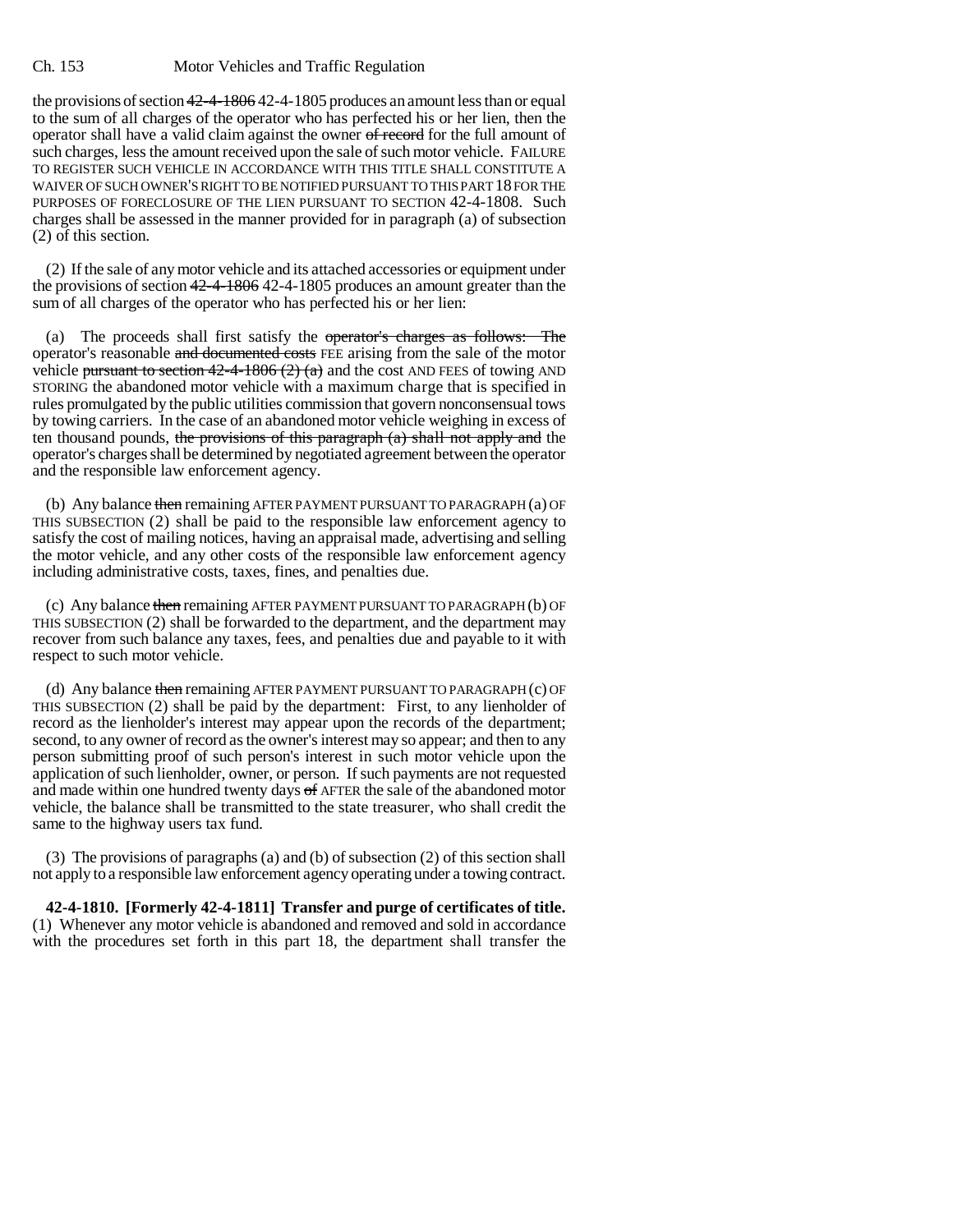certificate of title or issue a new certificate of title or shall purge such certificate of title in either of the following cases:

(a) Upon a person's submission to the department of the necessary documents indicating the abandonment, removal, and subsequent sale or transfer of a motor vehicle, the department shall transfer the certificate of title or issue a new certificate of title for such abandoned motor vehicle.

(b) Upon a person's submission of documents indicating the abandonment, removal, and subsequent wrecking or dismantling of a motor vehicle, including all sales of abandoned motor vehicles with an appraised value under two hundred dollars which THAT are conducted pursuant to section  $42-4-1806$  (3) 42-4-1805 (2), the department shall purge the records for such abandoned motor vehicle.

**42-4-1811. [Formerly 42-4-1812] Penalty.** Unless otherwise specified in this part 18, any person who knowingly violates any of the provisions of this part 18 commits a class 2 misdemeanor and shall be punished as provided in section 18-1-106, C.R.S.

**42-4-1812. [Formerly 42-4-1813] Exemptions.** (1) Nothing in this part 18 shall be construed to include or apply to the driver of any disabled motor vehicle who temporarily leaves such vehicle on the paved or improved and main-traveled portion of a highway, subject, when applicable, to the emergency lighting requirements set forth in section 42-4-230.

(2) Nothing in this part 18 shall be construed to include or apply to authorized emergency motor vehicles while such vehicles are actually and directly engaged in, coming from, or going to an emergency.

**42-4-1813. [Formerly 42-4-1814] Local regulations.** (1) The state or any county, municipality as defined in section 31-1-101 (6), C.R.S., or other governmental entity of the state may execute a contract or contracts for the removal, storage, or disposal of abandoned motor vehicles within the area of its authority to effectuate the provisions of this part 18.

(2) The provisions of this part 18 may be superseded by ordinance or resolution of a municipality, as defined in section  $31-1-101$  (6), C.R.S., or any county which THAT sets forth procedures for the removal, storage, and disposal of abandoned or illegally parked motor vehicles ON PUBLIC PROPERTY.

**42-4-1814. [Formerly 42-4-1815] Violation of motor vehicle registration or inspection laws - separate statutory provision.** Owners of motor vehicles impounded by the Colorado state patrol for violation of motor vehicle registration or inspection laws shall receive notice and the opportunity for a hearing pursuant to the provisions of section 42-13-106. If such a motor vehicle is found to be abandoned in accordance with the provisions of said section 42-13-106, the notice and hearing provisions to owners of motor vehicles under other sections of this part 18 shall be deemed to have been met for purposes of proper disposition of the motor vehicle under the terms of this part 18. Nevertheless, the notice and hearing provisions of the other sections of this part 18 as to lienholders ARE APPLICABLE AND shall not be deemed to have been met by the provisions of section 42-13-106 or this section.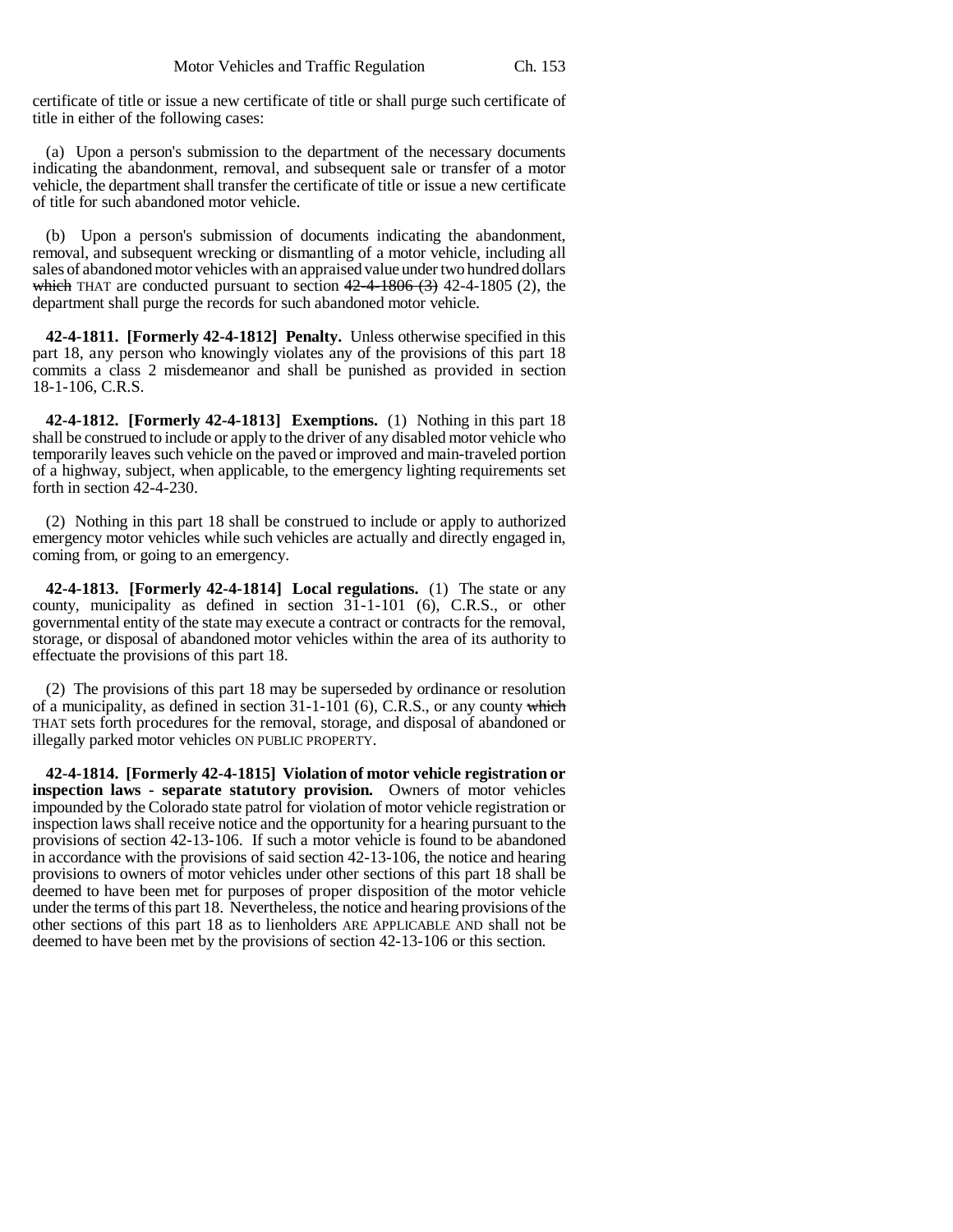**SECTION 2.** Article 4 of title 42, Colorado Revised Statutes, is amended BY THE ADDITION OF A NEW PART CONTAINING RELOCATED PROVISIONS, WITH AMENDMENTS, to read:

### PART 21

## VEHICLES ABANDONED ON PRIVATE PROPERTY

**42-4-2101. Legislative declaration.** THE GENERAL ASSEMBLY HEREBY DECLARES THAT THE PURPOSE OF THIS PART 21 IS TO PROVIDE PROCEDURES FOR THE REMOVAL, STORAGE, AND DISPOSAL OF MOTOR VEHICLES THAT ARE ABANDONED ON PRIVATE PROPERTY.

**42-4-2102. Definitions.** AS USED IN THIS PART 21, UNLESS THE CONTEXT OTHERWISE REQUIRES:

(1) "ABANDONED MOTOR VEHICLE" MEANS:

(a) ANY MOTOR VEHICLE LEFT UNATTENDED ON PRIVATE PROPERTY FOR A PERIOD OF TWENTY-FOUR HOURS OR LONGER OR FOR SUCH OTHER PERIOD AS MAY BE ESTABLISHED BY LOCAL ORDINANCE WITHOUT THE CONSENT OF THE OWNER OR LESSEE OF SUCH PROPERTY OR THE OWNER'S OR LESSEE'S LEGALLY AUTHORIZED AGENT;

(b) ANY MOTOR VEHICLE STORED IN AN IMPOUND LOT AT THE REQUEST OF ITS OWNER OR THE OWNER'S AGENT AND NOT REMOVED FROM THE IMPOUND LOT ACCORDING TO THE AGREEMENT WITH THE OWNER OR AGENT; OR

(c) ANY MOTOR VEHICLE THAT IS LEFT ON PRIVATE PROPERTY WITHOUT THE PROPERTY OWNER'S CONSENT, TOWED AT THE REQUEST OF THE PROPERTY OWNER, AND NOT REMOVED FROM THE IMPOUND LOT BY THE VEHICLE OWNER WITHIN FORTY-EIGHT HOURS.

(2) "APPRAISAL" MEANS A BONA FIDE ESTIMATE OF REASONABLE MARKET VALUE MADE BY ANY MOTOR VEHICLE DEALER LICENSED IN THIS STATE OR BY ANY EMPLOYEE OF THE COLORADO STATE PATROL OR OF ANY SHERIFF'S OR POLICE DEPARTMENT WHOSE APPOINTMENT FOR SUCH PURPOSE HAS BEEN REPORTED BY THE HEAD OF THE APPOINTING AGENCY TO THE EXECUTIVE DIRECTOR OF THE DEPARTMENT.

(3) "AUTO PARTS RECYCLER" MEANS ANY PERSON THAT PURCHASES MOTOR VEHICLES FOR THE PURPOSE OF DISMANTLING AND SELLING THE COMPONENTS THEREOF AND THAT COMPLIES WITH ALL FEDERAL, STATE, AND LOCAL REGULATIONS.

(4) "IMPOUND LOT" MEANS A PARCEL OF REAL PROPERTY THAT IS OWNED OR LEASED BY AN OPERATOR AT WHICH MOTOR VEHICLES ARE STORED UNDER APPROPRIATE PROTECTION.

(5) "OPERATOR" MEANS A PERSON OR A FIRM LICENSED BY THE PUBLIC UTILITIES COMMISSION AS A TOWING CARRIER. FOR PURPOSES OF THIS PART 21, "OPERATOR" INCLUDES AUTO PARTS RECYCLERS THAT TOW VEHICLES FOR REMUNERATION.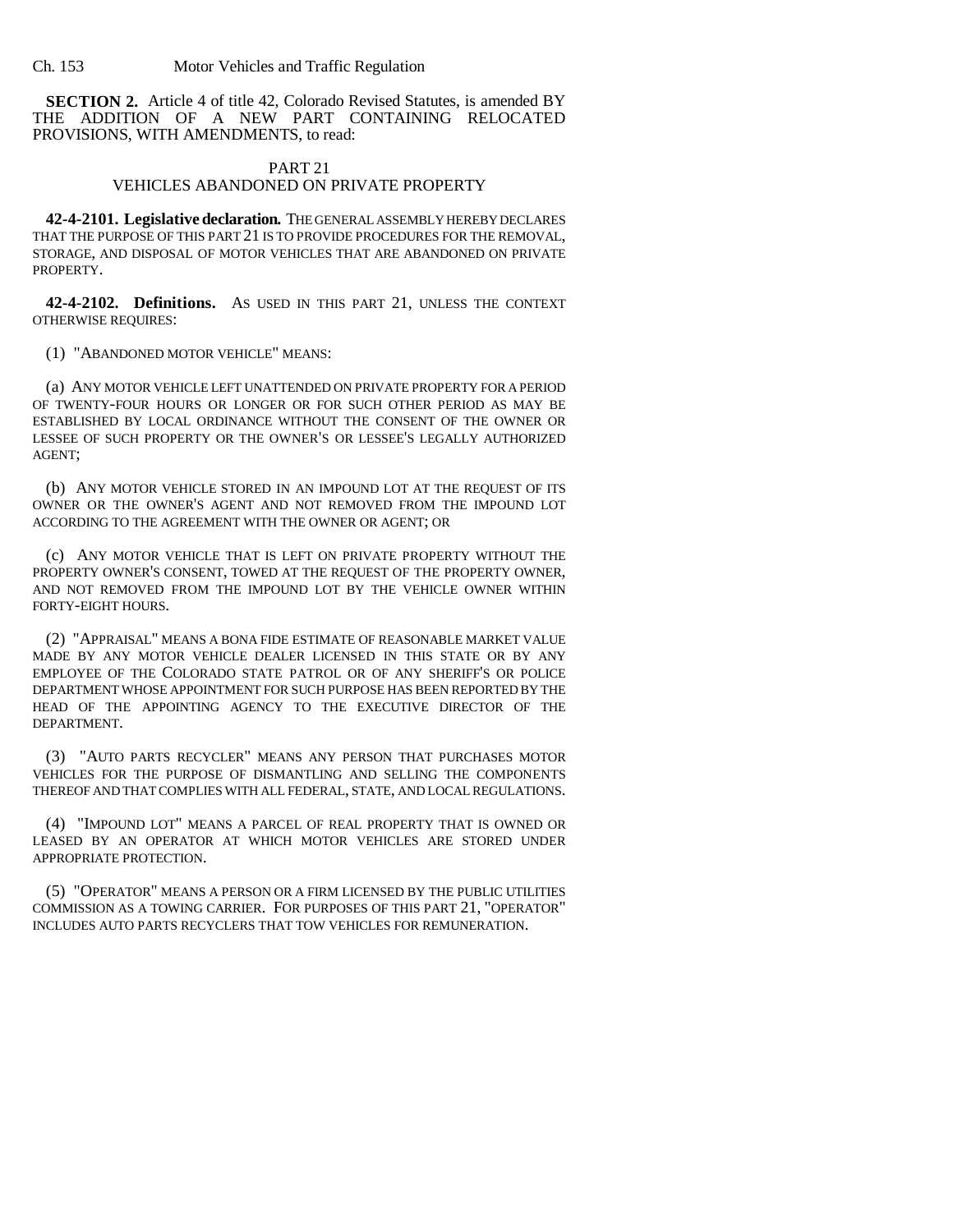(6) "PRIVATE PROPERTY" MEANS ANY REAL PROPERTY THAT IS NOT PUBLIC PROPERTY.

(7) "PUBLIC PROPERTY" MEANS ANY REAL PROPERTY HAVING ITS TITLE, OWNERSHIP, USE, OR POSSESSION HELD BY THE FEDERAL GOVERNMENT; THIS STATE; OR ANY COUNTY, MUNICIPALITY, AS DEFINED IN SECTION 31-1-101 (6), C.R.S., OR OTHER GOVERNMENTAL ENTITY OF THIS STATE.

(8) "RESPONSIBLE LAW ENFORCEMENT AGENCY" MEANS THE LAW ENFORCEMENT AGENCY HAVING JURISDICTION OVER THE PRIVATE PROPERTY WHERE THE MOTOR VEHICLE BECOMES ABANDONED.

**42-4-2103. [Formerly 42-4-1805] Abandonment of motor vehicles - private property.** (1) No person shall abandon any motor vehicle upon private property other than his or her own. Any owner or lessee, or the owner or lessee's agent authorized in writing, may have an abandoned motor vehicle removed from his or her property by having it towed and impounded by an operator.

(2) Any operator having in his or her possession any abandoned motor vehicle from a private tow THAT WAS ABANDONED ON PRIVATE PROPERTY shall immediately notify, WITHIN THIRTY MINUTES, the department, the sheriff, or the sheriff's designee, of the county in which the motor vehicle is located or the chief of police, or the chief's designee, of the municipality in which the motor vehicle is located as to the name of the operator and the location of the impound lot where the vehicle is located and a description of the abandoned motor vehicle, including the make, model, color, and year, the number, issuing state, and expiration date of the license plate, and the vehicle identification number. Upon such notification, the law enforcement agency THAT RECEIVES SUCH NOTICE shall assign the vehicle a case TOW REPORT number IMMEDIATELY, SHALL ENTER THE VEHICLE AND THE FACT THAT IT HAS BEEN TOWED IN THE COLORADO CRIME INFORMATION CENTER COMPUTER SYSTEM, and shall ascertain, if possible, whether or not the vehicle has been reported stolen and, if so reported, such agency shall recover and secure the motor vehicle and notify its rightful owner and terminate the abandonment proceedings under this part  $\frac{18}{18}$  21. UPON THE RELEASE OF THE VEHICLE TO THE OWNER OR LIENHOLDER, THE OPERATOR SHALL NOTIFY THE RESPONSIBLE LAW ENFORCEMENT AGENT WHO SHALL ADJUST OR DELETE THE ENTRY IN THE COLORADO CRIME INFORMATION CENTER COMPUTER SYSTEM. The responsible law enforcement agency AND OPERATOR shall have the right to recover from the owner its THEIR reasonable costs to recover and secure FEES FOR RECOVERING AND SECURING the vehicle. NOTHING IN THIS SECTION SHALL BE CONSTRUED TO AUTHORIZE FEES FOR SERVICES THAT WERE NOT PROVIDED OR THAT WERE PROVIDED BY ANOTHER PERSON OR ENTITY.

(3) (a) Any operator shall, as soon as possible, but in no event later than five TEN working days after a motor vehicle has been towed OR ABANDONED, comply with the provisions of subparagraph  $(I)$  of paragraph  $(c)$  of this subsection  $(3)$  and report that a SUCH motor vehicle has been towed TOW to the department by first-class or certified mail, or by personal delivery, OR BY INTERNET COMMUNICATION, which report shall be on a form prescribed and supplied by the department.

(b) The report shall contain the following information: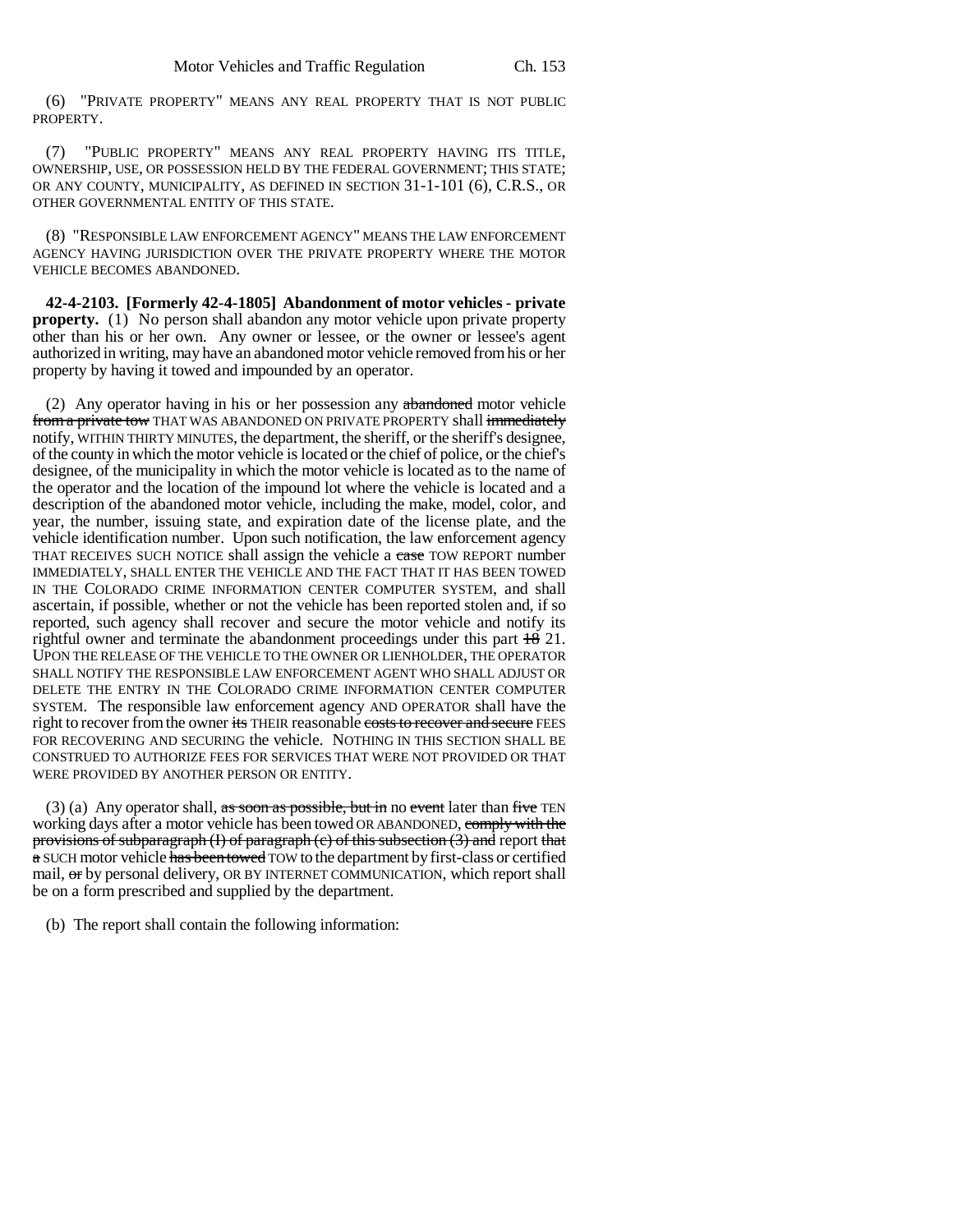(I) The fact of possession, including the date possession was taken, the location of storage of the abandoned motor vehicle and the location from which it was towed, THE TOW REPORT NUMBER, and the identity of the law enforcement agency determining that the vehicle was not reported stolen;

(II) The identity of the operator possessing the abandoned motor vehicle, together with the operator's business address and telephone number and the carrier number assigned by the public utilities commission; and

(III) A description of the abandoned motor vehicle, including the make, model, color, and year, the number, issuing state, and expiration date of the license plate, or any other indicia of the motor vehicle's state of origin, and the vehicle identification number. and a list of the names and addresses of any known drivers.

(c) (I) An operator or its agent shall, within  $f$ ive TEN working days after a motor vehicle has been towed OR ABANDONED, determine if there is an owner and a lienholder represented in department records and notify SEND A NOTICE BY CERTIFIED MAIL, RETURN RECEIPT REQUESTED, TO THE ADDRESS OF the owner and the lienholder by certified mail or by personal delivery of IN DEPARTMENT RECORDS. SUCH NOTICE SHALL INCLUDE the information required by the report set forth in paragraph (b) of this subsection (3). The cost of complying with the provisions of this paragraph (c) shall be considered a cost of towing; except that the total of such costs shall not exceed the lesser of fifty ONE HUNDRED dollars or ten times the cost of notifying the owner and lienholder by certified mail.

(II) The operator shall not be entitled to recover any daily storage fees from the day the vehicle is towed until the day the owner and lienholder are notified, unless the operator notifies REASONABLY ATTEMPTS TO NOTIFY the owner and lienholder within five days pursuant to BY THE DATE SPECIFIED IN subparagraph (I) of this paragraph (c). SENDING A NOTICE BY CERTIFIED MAIL, RETURN RECEIPT REQUESTED, TO THE OWNER AND THE LIENHOLDER AS REPRESENTED IN DEPARTMENT RECORDS SHALL BE DEEMED A REASONABLE ATTEMPT TO NOTIFY THE OWNER AND THE LIENHOLDER. FAILURE TO NOTIFY THE OWNER AND THE LIENHOLDER DUE TO THE RECEIPT OF ERRONEOUS INFORMATION FROM THE DEPARTMENT SHALL NOT CAUSE THE LOSS OF SUCH STORAGE FEES ACCRUED FROM THE DATE THE VEHICLE IS TOWED UNTIL THE OWNER AND THE LIENHOLDER RECEIVE SUCH NOTICE.

(III) The department shall implement an electronic system whereby an operator registered under section  $42-4-1807$  (2) 42-4-1806 (2) or the agent of such operator shall have access to CORRECT information relating to any owner and lienholder of a vehicle towed by the operator as represented in the department records. The department shall ensure that the information available to an operator or its agent is CORRECT AND IS limited solely to that information necessary to contact the owner and lienholder of such vehicle.

#### (4) (Deleted by amendment, L. 2000, p. 303, § 2, effective August 2, 2000.)

 $(5)$  (4) Within five TEN working days after the receipt of such report from the department, the operator shall notify by certified mail or by personal delivery the owner of record including an out-of-state owner of record. The operator shall make all A reasonable efforts EFFORT to ascertain the address of the owner of record. The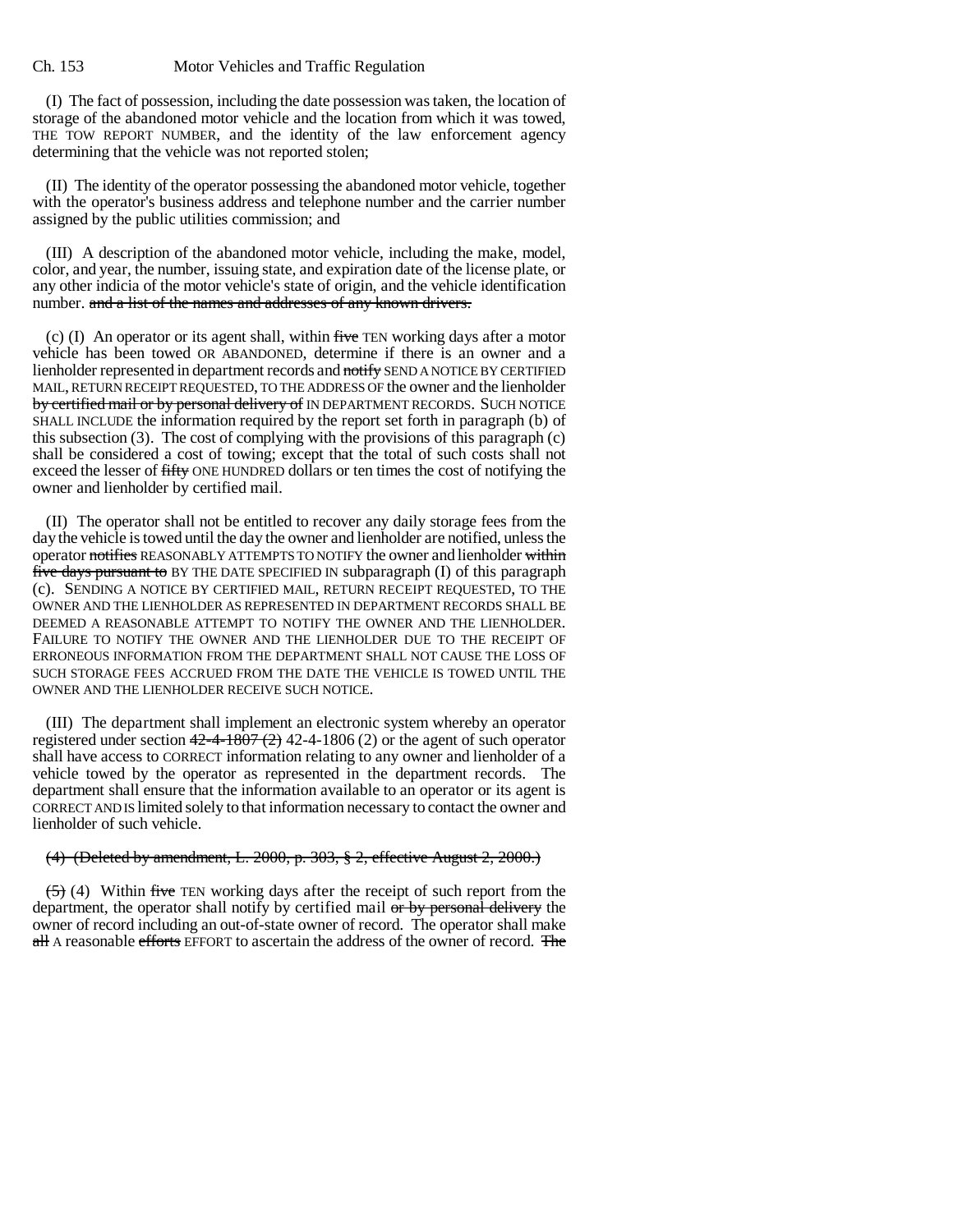operator shall send a copy of the notice by certified mail or by personal delivery to the responsible law enforcement agency in which the abandoned motor vehicle is located. Such notice shall contain the following information:

(a) That the identified motor vehicle has been reported abandoned to the department;

(b) The claim if any, of a ANY lien under section  $42-4-1807$  42-4-2105;

(c) The location of the motor vehicle and the location from which it was towed; and

(d) That, unless claimed within thirty calendar days from AFTER the date the notice was sent, as determined from the postmark on the notice, motor vehicle is subject to sale.

 $\left(\frac{1}{6}\right)$  (5) The department shall maintain department-approved notice forms satisfying the requirements of subsection  $(5)(4)$  of this section and shall make them available for use by operators and local law enforcement agencies.

**42-4-2104. [Formerly 42-4-1806 (2)] Appraisal of abandoned motor vehicles - sale.** (2) (1) (a) Private tow abandoned Motor vehicles or motor vehicles abandoned in an impound lot subsequent to a private tow THAT ARE ABANDONED ON PRIVATE PROPERTY shall be appraised and sold by the operator in a commercially reasonable manner at a public or private sale held not less than thirty days nor more than sixty days after the POSTMARKED date the notice required by section 42-4-1805 (5) was mailed pursuant to section 42-4-2103 (4) OR THE DATE THE OPERATOR RECEIVES NOTICE THAT NO RECORD EXISTS FOR SUCH VEHICLE; EXCEPT THAT, IF SUCH MOTOR VEHICLE MEETS THE DEFINITION OF A COLLECTOR'S ITEM AS DEFINED IN SECTION 42-12-101 (2), AN OPERATOR OR ITS AGENT SHALL NOT SELL SUCH MOTOR VEHICLE FOR AT LEAST NINETY DAYS AFTER SUCH DATE. Such sale shall be made through a motor vehicle dealer or wholesaler, or wholesale motor vehicle auction dealer licensed in accordance with section 12-6-108, C.R.S., or through a classified newspaper advertisement published in at least one legal newspaper in Colorado. except that this requirement for such sale shall not apply to the sale of a vehicle pursuant to subsection  $(3)$  of this section. For purposes of this subsection  $(2)$ SECTION, a sale shall not be considered commercially reasonable if the VEHICLE'S APPRAISAL VALUE IS MORE THAN TWO HUNDRED DOLLARS AND SUCH vehicle is sold to an officer or partner of the operator that has possession of the vehicle or to any other person with a proprietary interest in such operator.

(b) Except as provided in paragraph (c) of this subsection (2), no operator shall sell a motor vehicle pursuant to paragraph  $(a)$  of this subsection  $(2)$  if the owner of record notifies the operator of the owner's intent to claim the vehicle by certified mail or in person within thirty calendar days from the date the notice required by section 42-4-1805 (5) was mailed.

(c) An operator who receives notification from an owner pursuant to paragraph (b) of this subsection (2) may proceed with the sale of such vehicle if:

(I) Such notification contains the owner's written consent for the operator to sell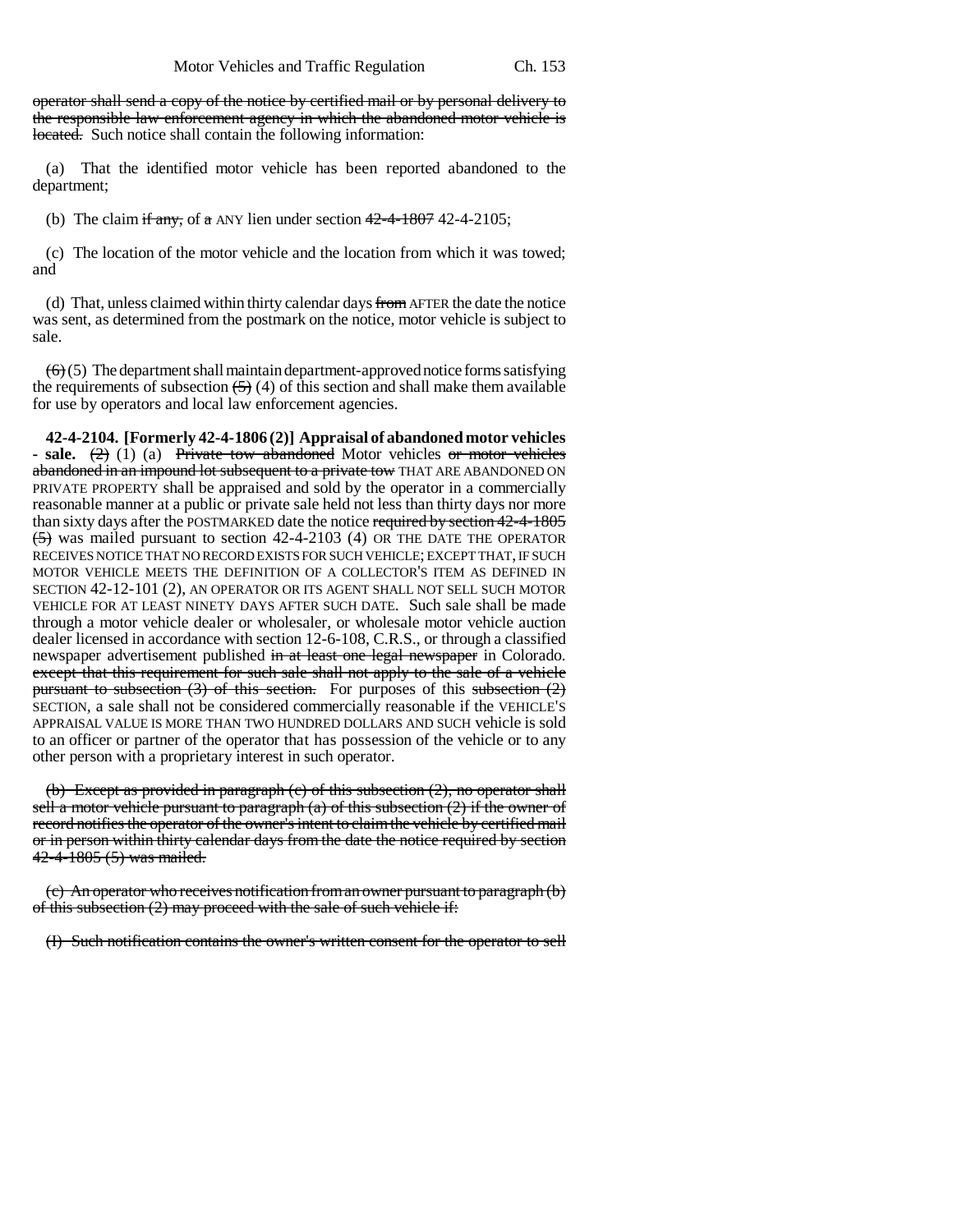the vehicle; or

(II) The owner who made such notification fails to redeem the vehicle within thirty calendar days from the date the notice required by section 42-4-1805 (5) was mailed.

(d) Nothing in this section shall prohibit an operator from selling a motor vehicle pursuant to paragraph (a) of this subsection  $(2)$  in the event the operator receives no notification described in paragraph (b) of this subsection (2).

(e) (b) Nothing in this section shall require that an operator must be a licensed dealer pursuant to article 6 of title 12, C.R.S., for purposes of selling a motor vehicle pursuant to this part 18 21.

(2) IF THE APPRAISED VALUE OF AN ABANDONED MOTOR VEHICLE SOLD PURSUANT TO THIS SECTION IS TWO HUNDRED DOLLARS OR LESS, THE SALE SHALL BE MADE ONLY FOR THE PURPOSE OF JUNKING, SCRAPPING, OR DISMANTLING SUCH MOTOR VEHICLE, AND THE PURCHASER THEREOF SHALL NOT, UNDER ANY CIRCUMSTANCES, BE ENTITLED TO A COLORADO CERTIFICATE OF TITLE. THE OPERATOR MAKING THE SALE SHALL CAUSE TO BE EXECUTED AND DELIVERED A BILL OF SALE, TOGETHER WITH A COPY OF THE REPORT DESCRIBED IN SECTION 42-4-2103, TO THE PERSON PURCHASING SUCH MOTOR VEHICLE. THE BILL OF SALE SHALL STATE THAT THE PURCHASER ACQUIRES NO RIGHT TO A CERTIFICATE OF TITLE FOR SUCH VEHICLE. THE OPERATOR MAKING THE SALE SHALL PROMPTLY SUBMIT A REPORT OF SALE, WITH A COPY OF THE BILL OF SALE, TO THE DEPARTMENT AND SHALL DELIVER A COPY OF SUCH REPORT OF SALE TO THE PURCHASER OF THE MOTOR VEHICLE. UPON RECEIPT OF ANY REPORT OF SALE WITH SUPPORTING DOCUMENTS ON ANY SALE MADE PURSUANT TO THIS SUBSECTION (2), THE DEPARTMENT SHALL PURGE THE RECORDS FOR SUCH VEHICLE AS PROVIDED IN SECTION 42-4-2109 (1) (b) AND SHALL NOT ISSUE A NEW CERTIFICATE OF TITLE FOR SUCH VEHICLE. ANY CERTIFICATE OF TITLE ISSUED IN VIOLATION OF THIS SUBSECTION (2) SHALL BE VOID.

(3) IF THE APPRAISED VALUE OF AN ABANDONED MOTOR VEHICLE SOLD PURSUANT TO THIS SECTION IS MORE THAN TWO HUNDRED DOLLARS, THE SALE MAY BE MADE FOR ANY INTENDED USE BY THE PURCHASER THEREOF. THE OPERATOR MAKING THE SALE SHALL CAUSE TO BE EXECUTED AND DELIVERED A BILL OF SALE, TOGETHER WITH A COPY OF THE REPORT DESCRIBED IN SECTION 42-4-2103, AND AN APPLICATION FOR A COLORADO CERTIFICATE OF TITLE SIGNED BY A LEGALLY AUTHORIZED REPRESENTATIVE OF THE OPERATOR CONDUCTING THE SALE, TO THE PERSON PURCHASING SUCH MOTOR VEHICLE. THE PURCHASER OF THE ABANDONED MOTOR VEHICLE SHALL BE ENTITLED TO A COLORADO CERTIFICATE OF TITLE UPON APPLICATION AND PROOF OF COMPLIANCE WITH THE APPLICABLE PROVISIONS OF THE "CERTIFICATE OF TITLE ACT", PART 1 OF ARTICLE 6 OF THIS TITLE; EXCEPT THAT, IF SUCH VEHICLE IS LESS THAN FIVE YEARS OLD, INCLUDING THE CURRENT YEAR MODELS, AND IF THE DEPARTMENT DOES NOT PROVIDE THE NAME OF AN OWNER OF RECORD TO THE OPERATOR, THE BUYER SHALL APPLY FOR A BONDED TITLE AND THE DEPARTMENT SHALL ISSUE SUCH BONDED TITLE UPON THE APPLICANT MEETING THE QUALIFICATIONS FOR SUCH TITLE PURSUANT TO RULES PROMULGATED BY THE DEPARTMENT.

**42-4-2105. Liens upon towed motor vehicles.** (1) WHENEVER AN OPERATOR WHO IS REGISTERED WITH THE DEPARTMENT IN ACCORDANCE WITH SUBSECTION (2)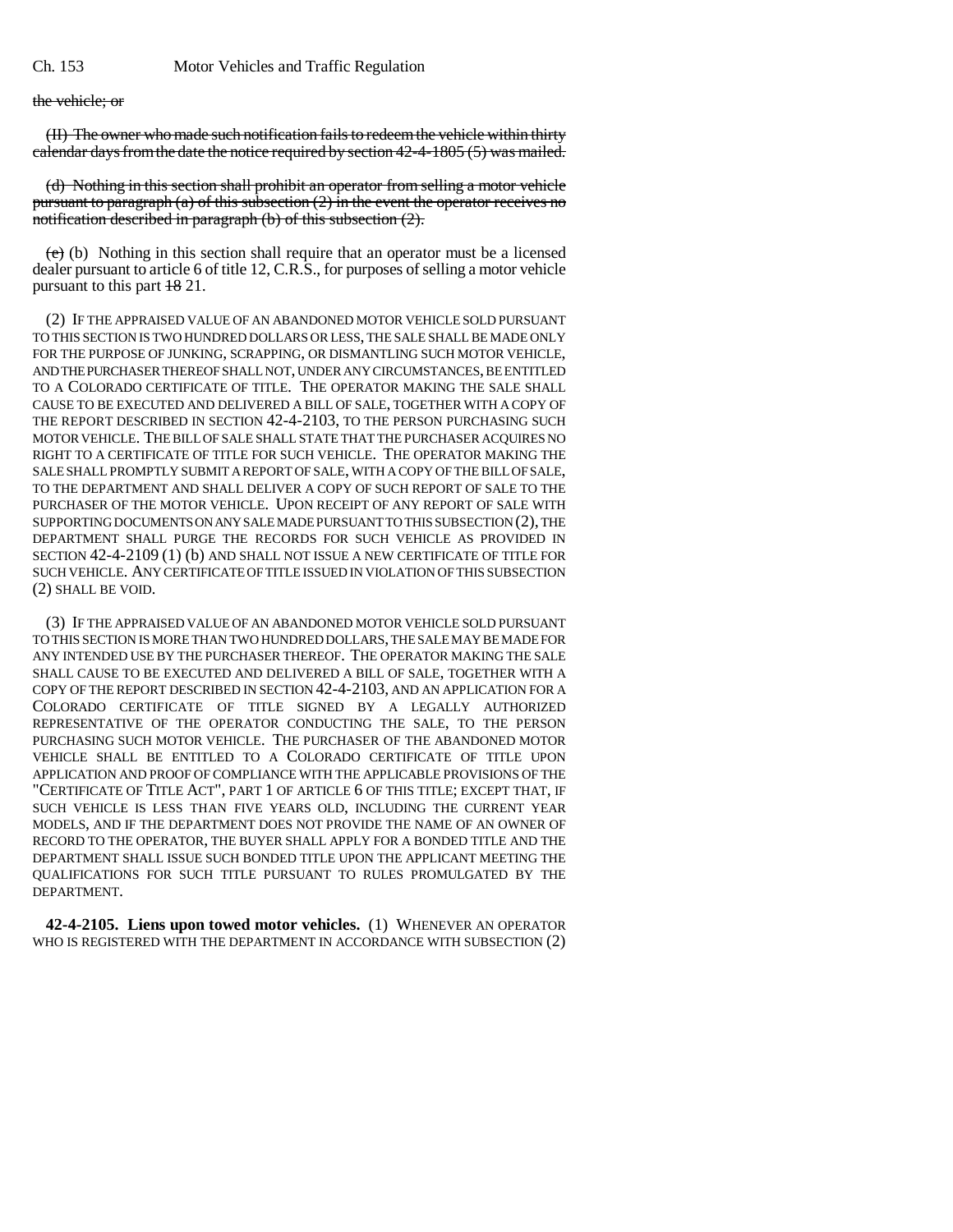OF THIS SECTION RECOVERS, REMOVES, OR STORES A MOTOR VEHICLE UPON INSTRUCTIONS FROM THE OWNER OF RECORD, ANY OTHER LEGALLY AUTHORIZED PERSON IN CONTROL OF SUCH MOTOR VEHICLE, OR FROM THE OWNER OR LESSEE OF REAL PROPERTY UPON WHICH A MOTOR VEHICLE IS ILLEGALLY PARKED OR SUCH OWNER'S OR LESSEE'S AGENT AUTHORIZED IN WRITING, SUCH OPERATOR SHALL HAVE A POSSESSORY LIEN, SUBJECT TO THE PROVISIONS OF SECTION 42-4-2103 (3), UPON SUCH MOTOR VEHICLE AND ITS ATTACHED ACCESSORIES, EQUIPMENT, AND PERSONAL PROPERTY FOR ALL THE COSTS AND FEES FOR RECOVERING, TOWING, AND STORAGE AS AUTHORIZED IN SECTION 42-4-2108. SUCH LIEN SHALL BE A FIRST AND PRIOR LIEN ON THE MOTOR VEHICLE, AND SUCH LIEN SHALL BE SATISFIED BEFORE ALL OTHER CHARGES AGAINST SUCH MOTOR VEHICLE. THIS SUBSECTION (1) SHALL NOT APPLY TO PERSONAL PROPERTY IF SUBSECTION (3) OF THIS SECTION APPLIES TO SUCH PERSONAL PROPERTY.

(2) (a) NO OPERATOR SHALL HAVE A POSSESSORY LIEN UPON A MOTOR VEHICLE DESCRIBED IN SUBSECTION (1) OF THIS SECTION UNLESS SAID OPERATOR IS REGISTERED WITH THE DEPARTMENT. SUCH REGISTRATION SHALL INCLUDE THE FOLLOWING INFORMATION:

(I) THE LOCATION OF THE OPERATOR'S TOW BUSINESS;

(II) THE HOURS OF OPERATION OF THE OPERATOR'S TOW BUSINESS;

(III) THE LOCATION OF THE IMPOUND LOT WHERE VEHICLES MAY BE CLAIMED BY THE OWNER OF RECORD; AND

(IV) ANY INFORMATION RELATING TO A VIOLATION OF ANY PROVISION CONTAINED IN THIS PART 21 OR OF ANY OTHER STATE LAW OR RULE RELATING TO THE OPERATION, THEFT, OR TRANSFER OF MOTOR VEHICLES.

(b) THE EXECUTIVE DIRECTOR OF THE DEPARTMENT MAY CANCEL THE REGISTRATION OF ANY OPERATOR IF AN ADMINISTRATIVE LAW JUDGE FINDS, AFTER AFFORDING THE OPERATOR DUE NOTICE AND AN OPPORTUNITY TO BE HEARD, THAT THE OPERATOR HAS VIOLATED ANY OF THE PROVISIONS SET FORTH IN THIS PART 21.

(3) IF THE OPERATOR OBTAINS PERSONAL PROPERTY FROM AN ABANDONED VEHICLE THAT HAS BEEN TOWED PURSUANT TO THIS PART 21 AND IF THE SERIAL OR IDENTIFICATION NUMBER OF SUCH PROPERTY HAS BEEN VISIBLY ALTERED OR REMOVED, THE OPERATOR SHALL NOT HAVE A LIEN UPON SUCH PROPERTY AND SHALL DESTROY OR DISCARD SUCH PROPERTY WITHIN FIVE DAYS AFTER DISPOSING OF SUCH VEHICLE PURSUANT TO SECTIONS 42-4-2104 AND 42-4-2107.

**42-4-2106. Perfection of lien.** THE LIEN PROVIDED FOR IN SECTION 42-4-2105 SHALL BE PERFECTED BY TAKING PHYSICAL POSSESSION OF THE MOTOR VEHICLE AND ITS ATTACHED ACCESSORIES, EQUIPMENT, OR PERSONAL PROPERTY AND BY SENDING TO THE DEPARTMENT, WITHIN TEN WORKING DAYS AFTER THE TIME POSSESSION WAS TAKEN, A NOTICE CONTAINING THE INFORMATION REQUIRED IN THE REPORT TO BE MADE UNDER THE PROVISIONS OF SECTION 42-4-2103. IN ADDITION, SUCH REPORT SHALL CONTAIN A DECLARATION BY THE OPERATOR THAT A POSSESSORY LIEN IS CLAIMED FOR ALL PAST, PRESENT, AND FUTURE CHARGES, UP TO THE DATE OF REDEMPTION, AND THAT THE LIEN IS ENFORCEABLE AND MAY BE FORECLOSED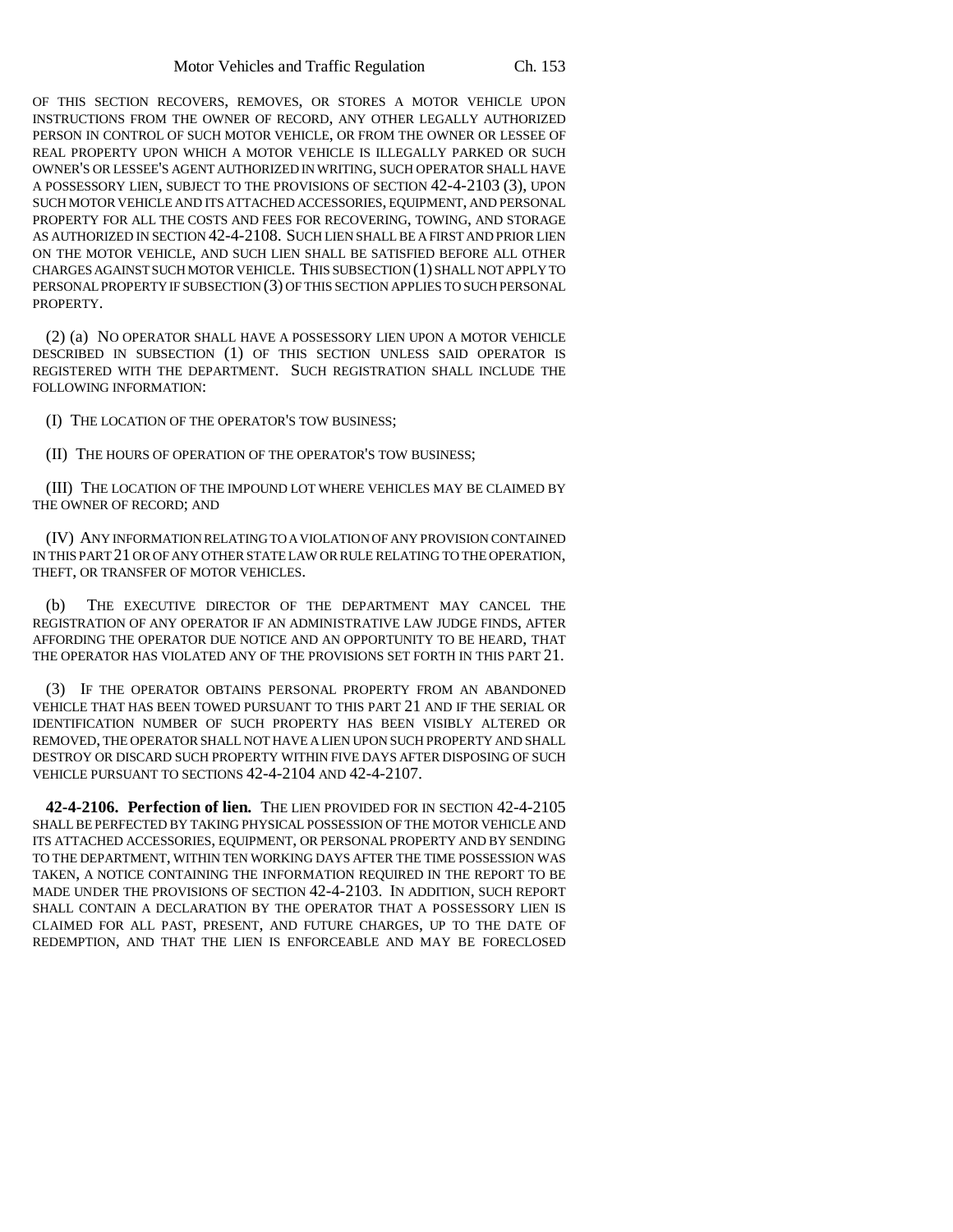PURSUANT TO THE PROVISIONS OF THIS PART 21.

**42-4-2107. Foreclosure of lien.** (1) ANY MOTOR VEHICLE AND ITS ATTACHED ACCESSORIES AND EQUIPMENT OR PERSONAL PROPERTY WITHIN OR ATTACHED TO SUCH VEHICLE THAT ARE NOT REDEEMED BY THE LAST-KNOWN OWNER OF RECORD OR LIENHOLDER AFTER SUCH OWNER OR LIENHOLDER HAS BEEN SENT NOTICE OF SUCH LIEN BY THE OPERATOR SHALL BE SOLD IN ACCORDANCE WITH THE PROVISIONS OF SECTION 42-4-2104.

(2) WITHIN FIVE DAYS AFTER FORECLOSURE OF THE LIEN PURSUANT TO THIS SECTION, THE OPERATOR SHALL SEND A NOTICE TO THE LAW ENFORCEMENT AGENCY HAVING JURISDICTION OVER THE OPERATOR. SUCH NOTICE SHALL CONTAIN A LIST OF PERSONAL PROPERTY FOUND WITHIN THE ABANDONED VEHICLE THAT HAS AN INTACT SERIAL OR IDENTIFICATION NUMBER AND SUCH SERIAL OR IDENTIFICATION NUMBER. SUCH NOTIFICATION SHALL BE MADE BY CERTIFIED MAIL, FACSIMILE MACHINE, OR PERSONAL DELIVERY.

**42-4-2108. Proceeds of sale.** (1) IF THE SALE OF ANY MOTOR VEHICLE, PERSONAL PROPERTY, AND ATTACHED ACCESSORIES OR EQUIPMENT UNDER THE PROVISIONS OF SECTION 42-4-2104 PRODUCES AN AMOUNT LESS THAN OR EQUAL TO THE SUM OF ALL CHARGES OF THE OPERATOR WHO HAS PERFECTED HIS OR HER LIEN, THEN THE OPERATOR SHALL HAVE A VALID CLAIM AGAINST THE OWNER FOR THE FULL AMOUNT OF SUCH CHARGES, LESS THE AMOUNT RECEIVED UPON THE SALE OF SUCH MOTOR VEHICLE. FAILURE TO REGISTER SUCH VEHICLE IN ACCORDANCE WITH THIS TITLE SHALL CONSTITUTE A WAIVER OF SUCH OWNER'S RIGHT TO BE NOTIFIED PURSUANT TO THIS PART 21 FOR THE PURPOSES OF FORECLOSURE OF THE LIEN PURSUANT TO SECTION 42-4-2107. SUCH CHARGES SHALL BE ASSESSED IN THE MANNER PROVIDED FOR IN PARAGRAPH (a) OF SUBSECTION (2) OF THIS SECTION.

(2) IF THE SALE OF ANY MOTOR VEHICLE AND ITS ATTACHED ACCESSORIES OR EQUIPMENT UNDER THE PROVISIONS OF SECTION 42-4-2104 PRODUCES AN AMOUNT GREATER THAN THE SUM OF ALL CHARGES OF THE OPERATOR WHO HAS PERFECTED HIS OR HER LIEN:

(a) THE PROCEEDS SHALL FIRST SATISFY THE OPERATOR'S REASONABLE COSTS AND FEES ARISING FROM THE SALE OF THE MOTOR VEHICLE PURSUANT TO SECTION 42-4-2104 AND THE COST AND FEES OF TOWING AND STORING THE ABANDONED MOTOR VEHICLE WITH A MAXIMUM CHARGE THAT IS SPECIFIED IN RULES PROMULGATED BY THE PUBLIC UTILITIES COMMISSION THAT GOVERN NONCONSENSUAL TOWS BY TOWING CARRIERS.

(b) ANY BALANCE REMAINING AFTER PAYMENT PURSUANT TO PARAGRAPH (a) OF THIS SUBSECTION (2) SHALL BE FORWARDED TO THE DEPARTMENT, AND THE DEPARTMENT MAY RECOVER FROM SUCH BALANCE ANY TAXES, FEES, AND PENALTIES DUE AND PAYABLE TO IT WITH RESPECT TO SUCH MOTOR VEHICLE.

(c) ANY BALANCE REMAINING AFTER PAYMENT PURSUANT TO PARAGRAPH (b) OF THIS SUBSECTION (2) SHALL BE PAID BY THE DEPARTMENT: FIRST, TO ANY LIENHOLDER OF RECORD AS THE LIENHOLDER'S INTEREST MAY APPEAR UPON THE RECORDS OF THE DEPARTMENT; SECOND, TO ANY OWNER OF RECORD AS THE OWNER'S INTEREST MAY SO APPEAR; AND THEN TO ANY PERSON SUBMITTING PROOF OF SUCH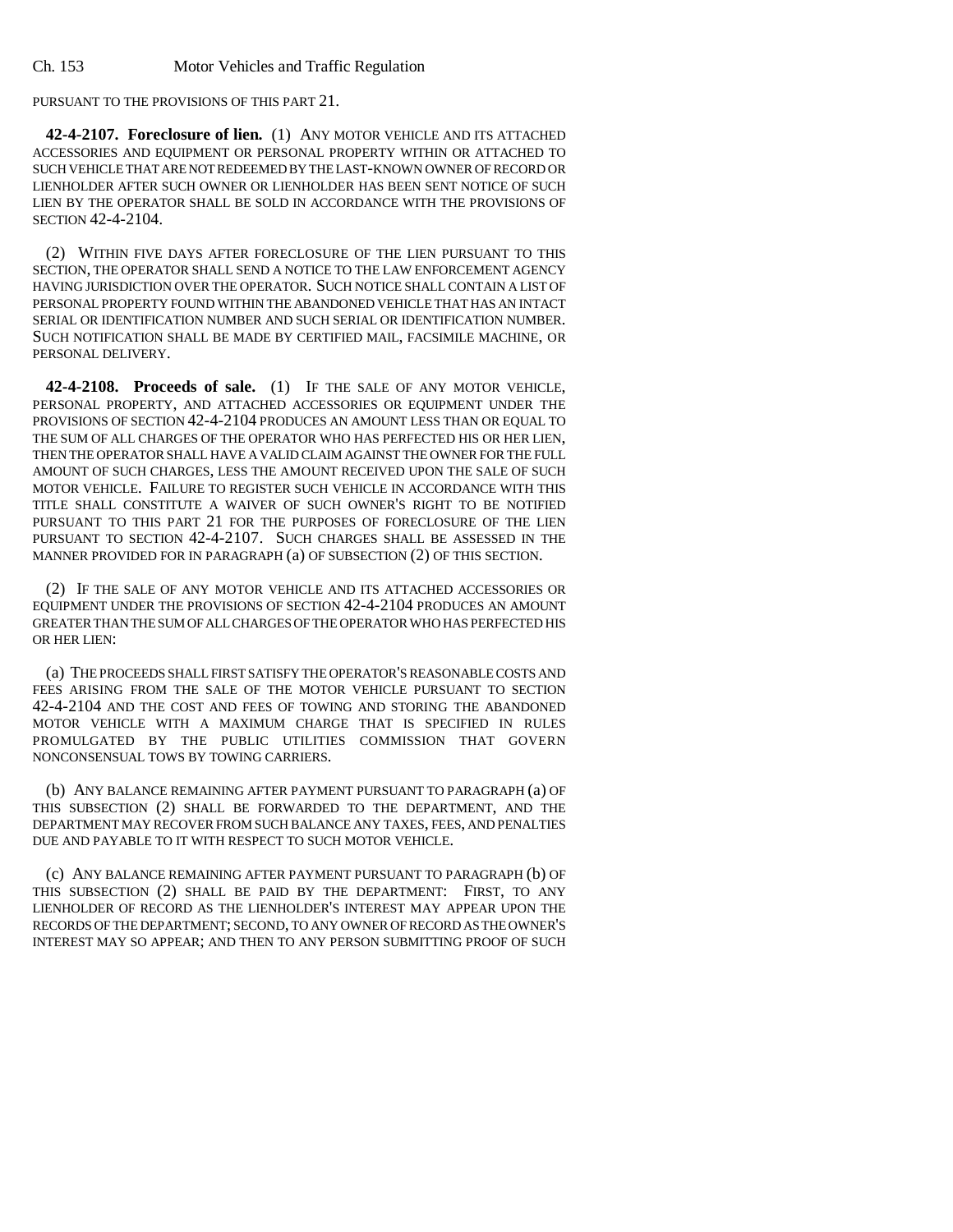PERSON'S INTEREST IN SUCH MOTOR VEHICLE UPON THE APPLICATION OF SUCH LIENHOLDER, OWNER, OR PERSON. IF SUCH PAYMENTS ARE NOT REQUESTED AND MADE WITHIN ONE HUNDRED TWENTY DAYS AFTER THE SALE OF THE ABANDONED MOTOR VEHICLE, THE BALANCE SHALL BE TRANSMITTED TO THE STATE TREASURER, WHO SHALL CREDIT THE SAME TO THE HIGHWAY USERS TAX FUND.

**42-4-2109. Transfer and purge of certificates of title.** (1) WHENEVER ANY MOTOR VEHICLE IS ABANDONED AND REMOVED AND SOLD IN ACCORDANCE WITH THE PROCEDURES SET FORTH IN THIS PART 21, THE DEPARTMENT SHALL TRANSFER THE CERTIFICATE OF TITLE OR ISSUE A NEW CERTIFICATE OF TITLE OR SHALL PURGE SUCH CERTIFICATE OF TITLE IN EITHER OF THE FOLLOWING CASES:

(a) UPON A PERSON'S SUBMISSION TO THE DEPARTMENT OF THE NECESSARY DOCUMENTS INDICATING THE ABANDONMENT, REMOVAL, AND SUBSEQUENT SALE OR TRANSFER OF A MOTOR VEHICLE WITH AN APPRAISED VALUE EQUAL TO OR GREATER THAN TWO HUNDRED DOLLARS, THE DEPARTMENT SHALL TRANSFER THE CERTIFICATE OF TITLE OR ISSUE A NEW CERTIFICATE OF TITLE FOR SUCH ABANDONED MOTOR VEHICLE.

(b) UPON A PERSON'S SUBMISSION OF DOCUMENTS INDICATING THE ABANDONMENT, REMOVAL, AND SUBSEQUENT WRECKING OR DISMANTLING OF A MOTOR VEHICLE, INCLUDING ALL SALES OF ABANDONED MOTOR VEHICLES WITH AN APPRAISED VALUE UNDER TWO HUNDRED DOLLARS THAT ARE CONDUCTED PURSUANT TO SECTION 42-4-2104 (2), THE DEPARTMENT SHALL PURGE THE RECORDS FOR SUCH ABANDONED MOTOR VEHICLE.

**42-4-2110. Penalty.** UNLESS OTHERWISE SPECIFIED IN THIS PART 21, ANY PERSON WHO KNOWINGLY VIOLATES ANY OF THE PROVISIONS OF THIS PART 21 COMMITS A CLASS 2 MISDEMEANOR AND SHALL BE PUNISHED AS PROVIDED IN SECTION 18-1-106, C.R.S.

**SECTION 3.** 12-6-102 (17) (h), Colorado Revised Statutes, is amended to read:

**12-6-102. Definitions.** As used in this part 1, unless the context otherwise requires:

(17) "Used motor vehicle dealer" means any person who, for commission or with intent to make a profit or gain of money or other thing of value, sells, exchanges, leases, or offers an interest in used motor vehicles, or attempts to negotiate a sale, exchange, or lease of used and new motor vehicles or who is engaged wholly or in part in the business of selling used motor vehicles, whether or not such motor vehicles are owned by such person. The sale of three or more used motor vehicles or the offering for sale of more than three used motor vehicles at the same address or telephone number in any one calendar year shall be prima facie evidence that a person is engaged in the business of selling used motor vehicles. "Used motor vehicle dealer" includes any owner of real property who allows more than three used motor vehicles to be offered for sale on such property during one calendar year unless said property is leased to a licensed used motor vehicle dealer. "Used motor vehicle dealer" does not include:

(h) An operator, as defined in section  $42-4-1802(5)$  42-4-2102 (6), C.R.S., who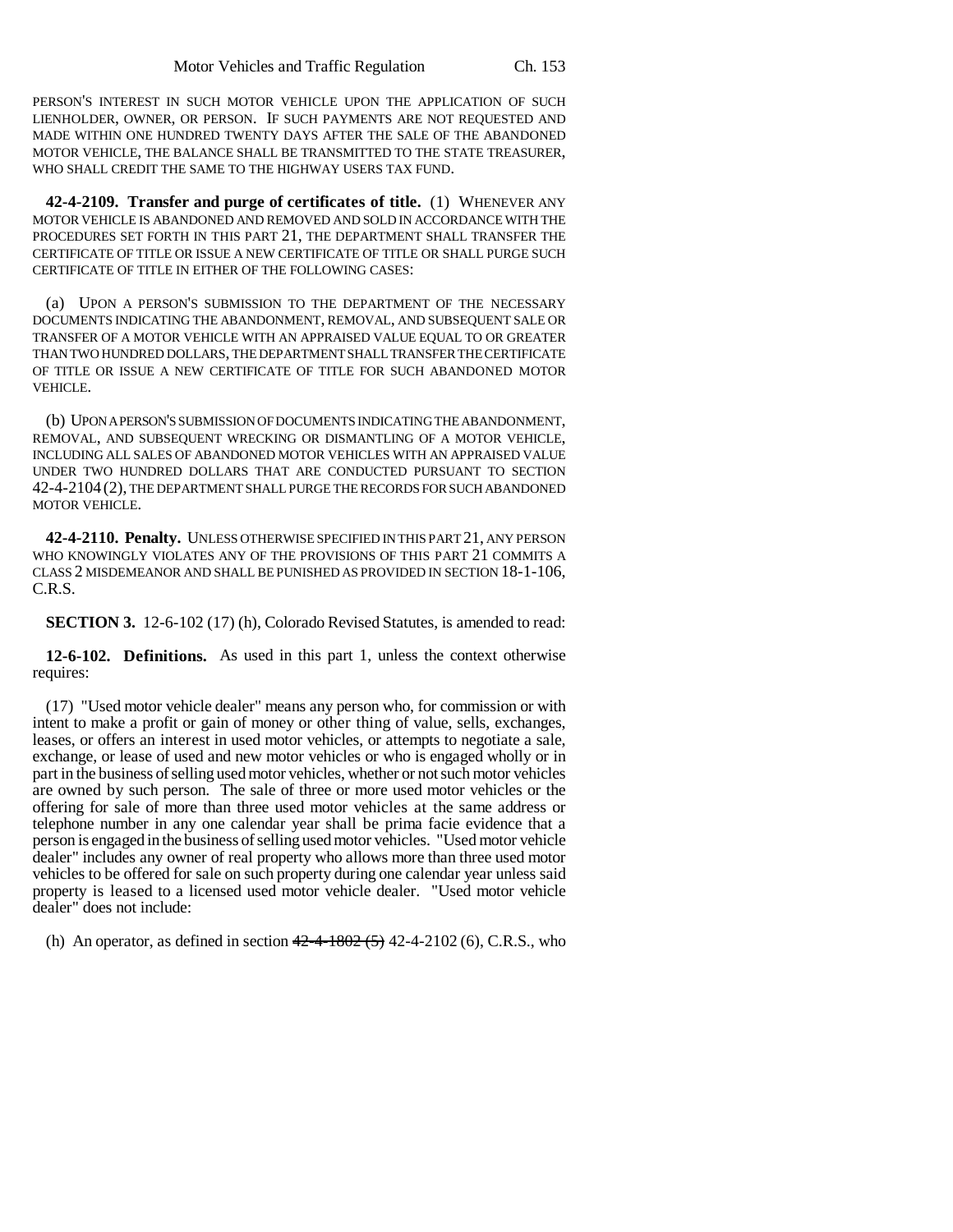Ch. 153 Motor Vehicles and Traffic Regulation

sells a motor vehicle pursuant to section  $42-4-1806$  (2) 42-4-2104, C.R.S.

**SECTION 4.** 40-13-103, Colorado Revised Statutes, is amended BY THE ADDITION OF A NEW SUBSECTION to read:

**40-13-103. Towing carrier permits required - exemptions.** (3) THE COMMISSION MAY REVOKE OR DENY A TOWING CARRIER PERMIT IF SUCH CARRIER HAS, WITHIN FIVE YEARS, BEEN CONVICTED OF, OR PLEADED GUILTY OR NOLO CONTENDERE TO, A FELONY AS DEFINED BY TITLE 18, C.R.S.

#### **SECTION 5.** 42-4-101, Colorado Revised Statutes, is amended to read:

**42-4-101. Short title.** Parts 1 to 3, and 5 to 19, AND 21 of this article, part 1 of article 2 of this title, and part 5 of article 5 of title 43, C.R.S., shall be known and may be cited as the "Uniform Safety Code of 1935".

**SECTION 6.** 42-13-106 (6), Colorado Revised Statutes, is amended to read:

**42-13-106. Impounded vehicles - notice - hearing.** (6) If the court determines that the impoundment was invalid, the Colorado state patrol shall be responsible only for the costs incurred in the towing and storage of the motor vehicle. If the court determines that the impoundment was valid and if the owner does not comply with the appropriate statute within thirty TEN days of AFTER the court's decision and refuses to remove the motor vehicle by means other than under its own power on a public highway, the Colorado state patrol shall have reasonable grounds to believe that the motor vehicle has been abandoned, and the provisions of part 18 OR 21 of article 4 of this title shall apply; except that any notice or hearing requirements of said part 18 OR 21 of article 4 of this title as to owners of motor vehicles shall be deemed to have been met by the notice and hearing provisions of this section. Nevertheless, the notice and hearing requirements of said part 18 OR 21 of article 4 of this title as to lienholders, other than section 42-4-1815 42-4-1814, shall not be deemed to have been met by the notice and hearing provisions of this section.

**SECTION 7.** 40-13-109, Colorado Revised Statutes, is amended to read:

**40-13-109. Suspension or revocation of permit - procedure.** The commission, at any time, upon complaint by any interested party, or upon its own motion, by order duly entered, after hearing upon notice to the holder of any permit issued under this article, when it has been established to the satisfaction of the commission that such holder has violated any of the provisions hereof or any of the terms and conditions of such permit, or has exceeded the authority granted by such permit, or has violated or refused to observe any of the proper orders, rules, or regulations of the commission, or has violated any of the provisions set forth in part 18 OR 21 of article 4 of title 42, C.R.S., may revoke, suspend, alter, or amend any such permit. The holder of such permit shall have all the rights of hearing, review, and appeal as to such order or ruling of the commission as are provided by law. No appeal from or review of any order or ruling of the commission shall be construed so as to supersede or suspend such order or ruling, except upon order of a proper court obtained for such purpose.

**SECTION 8. Effective date - applicability.** This act shall take effect July 1, 2002, and shall apply to acts committed on or after said date.